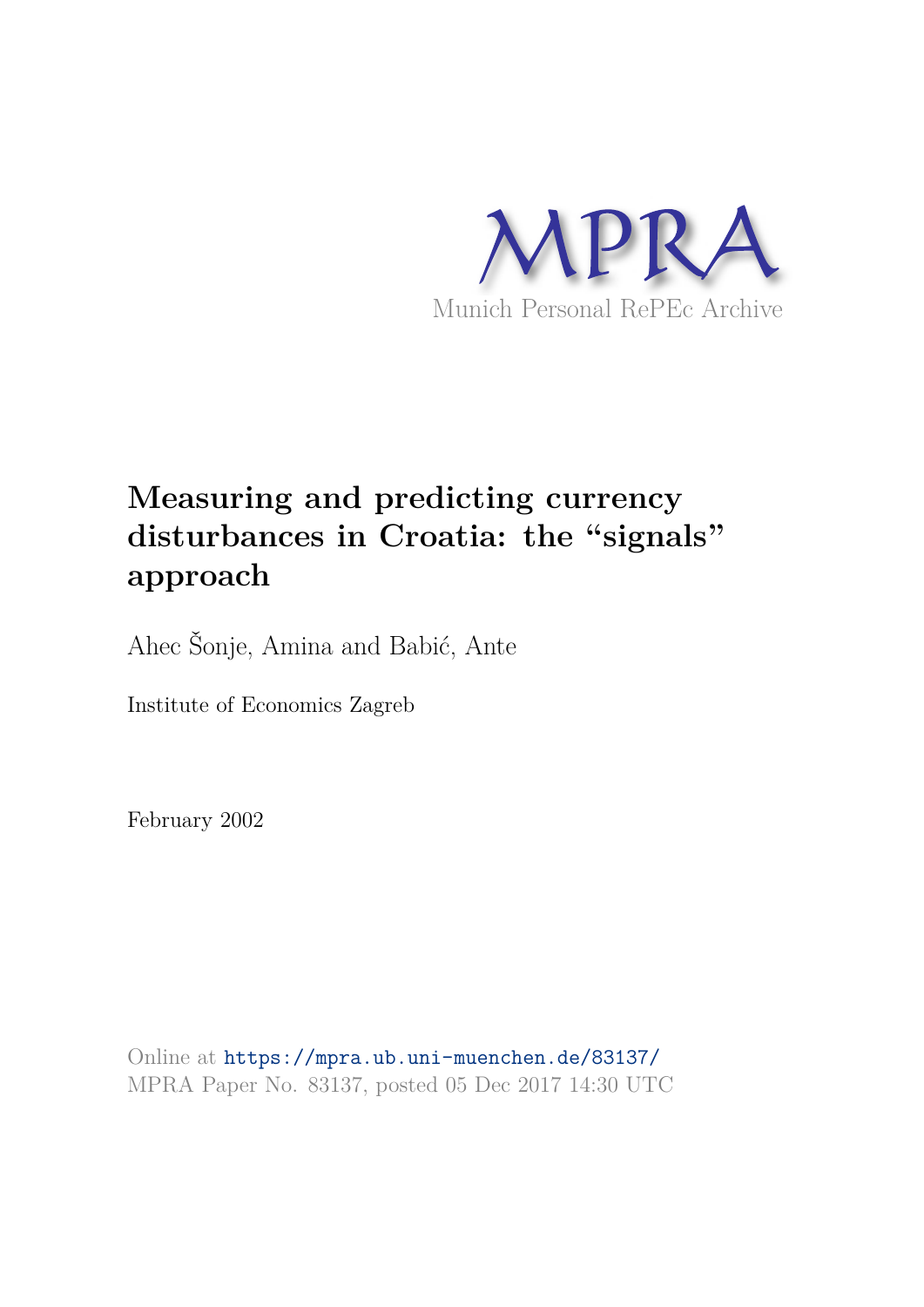# **Measuring and Predicting Currency Disturbances in Croatia: The "Signals" Approach**

#### **Amina Ahec-äonje**

*Zagreb Institute of Economics* Trg J.F.Kennedy 7, 10000 Zagreb, Croatia E-mail:**aahec.s@eizg.hr**

#### **Ante Babić**

*Zagreb Institute of Economics Croatian National Bank* P.P. 603, 10002 Zagreb, Croatia E-mail: **ante.babic@hnb.hr**

#### **Abstract**

This paper examines the two currency disturbances that took place in Croatia, at the beginning of 1999 and in the summer of 2001. The "signals" approach is used in constructing a system of early warning indicators heralding currency disturbances. It monitors the behaviour of various macroeconomic variables preceding a disturbance or crisis. The paper also proposes composite leading indicators. The performance of the indicators reveals that the two disturbances were different: the 1999 one came at the end of a banking crisis, while the 2001 disturbance was brought about by a combination of the domestic financial and capital account liberalization.

*JEL Classification Numbers*: F31, F32, F47

*Keywords:* currency crises, the "signals" approach, early warning indicators, Croatia

\*The views expressed in this paper are those of the authors and do not necessarily represent those of the Croatian National Bank or Zagreb Institute of Economics.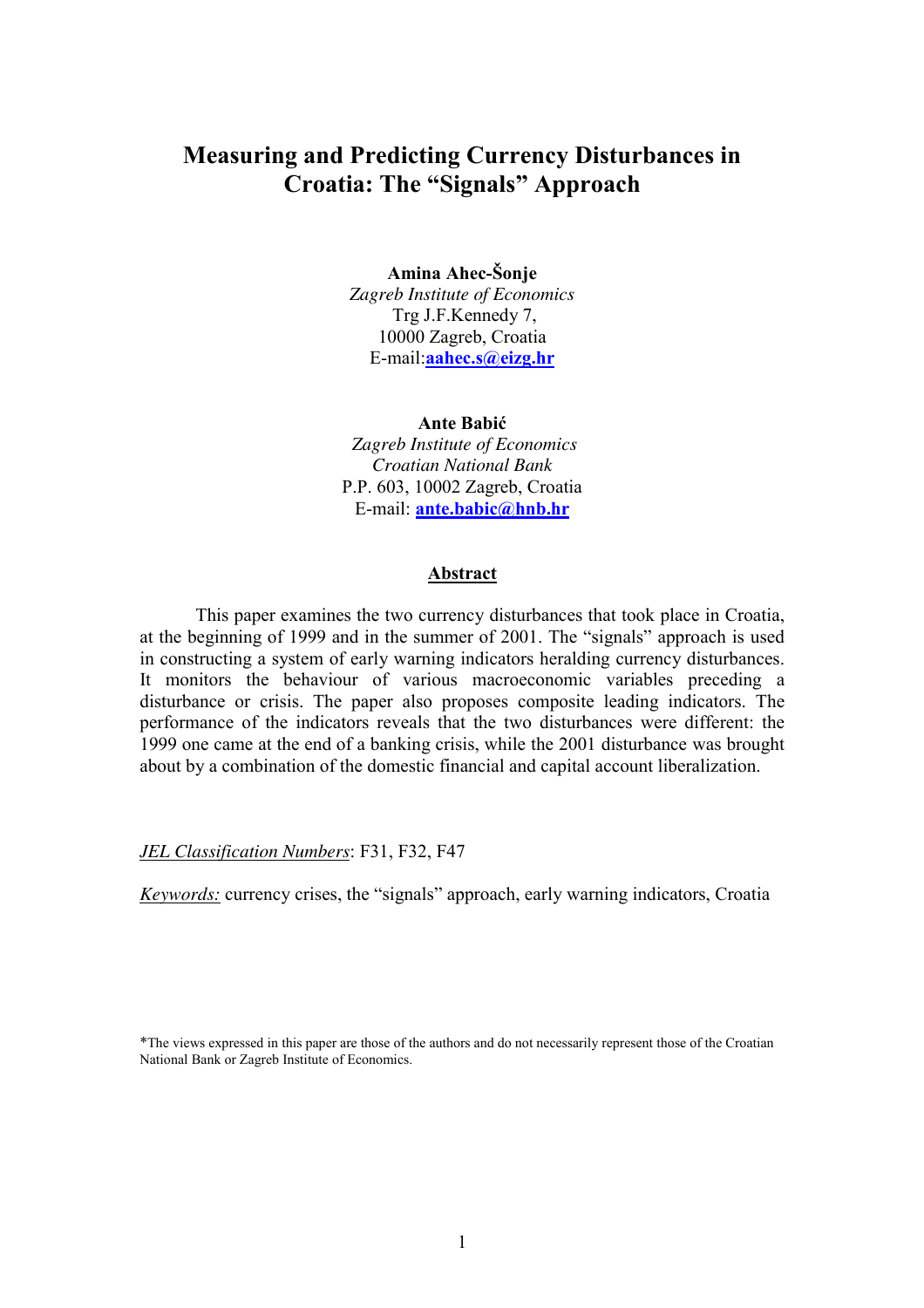# **1. Introduction**

The overall financial flows in the international financial markets have accelerated enormously throughout 1990s, due to greater globalization, liberalization, interconnectedness of those financial markets, and quick development of information and telecommunications technologies. A rapid globalization process has put increasing limitations on national economic policies, especially in small open countries such as Croatia.

The Republic of Croatia embarked on a process of transition from a very liberal socialistic economic system (so-called "market socialism") towards a free market economy as soon as it declared independence in 1991. The process of transition, prolonged by a Serbo-Yugoslav aggression and war for independence, reached the trough around 1995, and has been accelerating since 2001. In that context, the EU recognized Croatian efforts in pursuing market reforms and finalized the talks on the Stability and Accession Agreement (SAA) with Croatia in 2001. Under the SAA, Croatia has to liberalize its capital account in the course of four years following the ratification of the SAA by the two parties to the agreement. The capital account liberalisation, whereas globalization is already overwhelming, is likely to put more pressure on the policymaking in Croatia in the coming years until it eventually enters the  $EU$  – which represents the final goal on the road paved by the signing of the SAA.

The Croatian National Bank (CNB) gained its monetary independence by the end of 1991 without any international reserves (because they had been held by the National Bank of Yugoslavia before 1991, and were not transferred to the CNB afterwards). The financial system was underdeveloped at the beginning of  $1990s - it$  comprised some 20 commercial banks and a few insurance companies, which had operated for 20-30 years under socialism. Banks inherited unindexed loan portfolios to the real sector, which had over time become bad loans and lost their real value. The old banks were re-capitalized through government bonds (so called "big bonds"), and new banks began to emerge due to very liberal census requirements.

On October 4th, 1993 the government of Croatia launched a successful antiinflationary program. The aim of the program was to reduce inflation with the help of heterodox measures, using three nominal anchors: the exchange rate to the German mark, gross wages and salaries in the government sector and the central bank discount rate.<sup>1</sup> The program almost immediately brought a halt to price rises, even causing deflation in the last two months of 1993, while it curbed inflation in 1994 to just 3.7% annually - among the lowest rates in transition countries. Croatia managed to keep inflation in the range of 3-5% in subsequent years. The overview of the Croatian macroeconomic indicators for 1991-2000 can be found in Table 1 in the Appendix.

The exchange rate was allowed to float, and CNB introduced a new procedure of determining its official exchange rate: as an average of the exchange rates used in interbank trade among commercial banks for two previous days, thus reflecting market moves.

 $\overline{a}$ <sup>1</sup> Anušić, Rohatinski and Šonje (1995).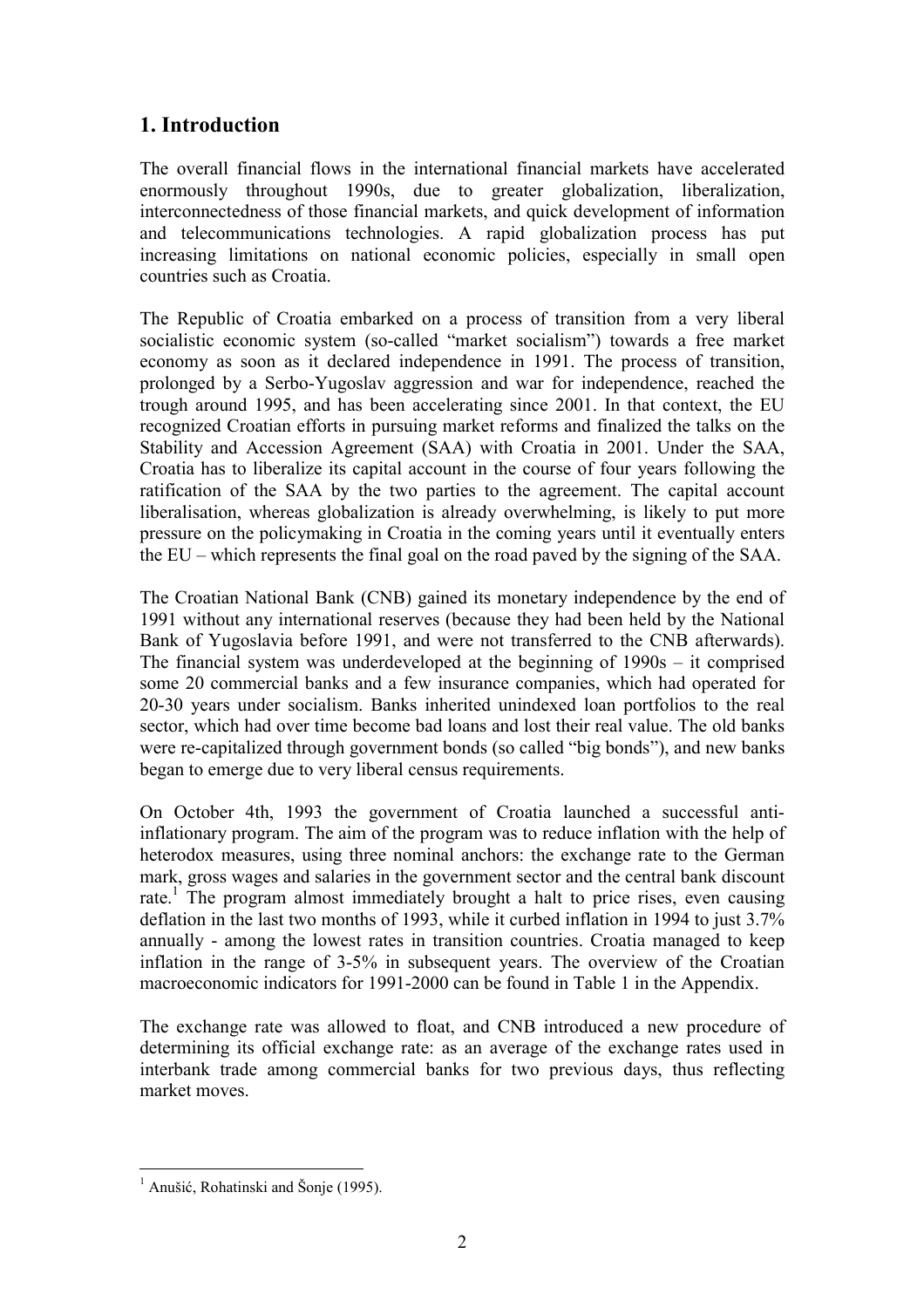Thanks to a halt of hyperinflation and internal convertibility, as well as a restrictive monetary policy in 1994<sup>2</sup>, the exchange rate was also kept stable (it appreciated 5-7% by 1996). The CNB did not intervene much to keep it stable, since Croatia had no access to the international financial markets until 1995/96. That was because it had not yet solved the issue of its share of the ex-Yugoslav debt by then.

Reconstruction began in 1995, led by government programs financed abroad  $-$  since credit rates in Croatia were at that point 10-15 percentage points higher than in Europe. Fiscal expansion soon resulted in accelerated growth of the external debt. Increased public expenditure was accompanied by rising personal consumption. All those developments resulted in the current account deficit (reaching as high as 11% of the GDP), as well as accumulation of foreign debt and appreciation pressures on the currency (the inflow part of the debt cycle).

Consumption was helped by banks, which started to extend more consumer and industrial loans. Some of the small and medium-sized banks offered double-digit interest rates on deposits in order to attract funds from households and give them away in the form of credits – and domestic credits grew  $20\%$  in 1997 and 1998. Since the CNB bank supervision was not formed until 1995, it was still in the process of training in 1997 and 1998 and was inexperienced and unable to cope with such a huge rise of credit activity or vulnerability of the banking sector. The end of 1998 saw some signs of the economic slowdown and credit defaults, while 10 fastest-growing small and medium-sized banks collapsed. Their vulnerability was emphasized through connected enterprises (group structure) that went bankrupt at the same time. As a result, bankruptcies were instigated at 16 small and medium-sized banks and led to their liquidation, which reduced the number of banks to 45 by the end of 2000.

The banking crisis erroded public trust in the banking sector and also eroded newly gained confidence in the local currency. The kuna depreciated almost 10% against the German mark at the beginning of 1999. Its depreciation was helped by the fact that the grace period for rescheduled Paris and London club<sup>3</sup> debts expired, and the annual foreign debt service quota rose to more than 1 billion US dollars. From 1999, scheduled debt repayments stood at between 1 and 2 billion US dollars, causing pressure toward currency depreciation (the outflow part of the debt cycle). The depreciation was halted, however, through the CNB foreign exchange interventions.

Since confidence in the banking sector was restored (thanks also to a sale of the biggest banks to foreign strategic partners that increased foreign ownership to close to 90% of banking assets), deposits started flowing back into banks in 2000. The CNB launched a process of financial liberalization by cutting the mandatory reserve ratio for banks from 40% toward 15% in stages. Also at the beginning of 2001, it revised foreign exchange regulations allowing enterprises to operate their foreign exchange balances freely. The impact of the monetary relaxation on kuna liquidity helped bring domestic money market rates down to below European levels in mid-2001, and banks began to build up their foreign currency position. Amplified by first forward deals between banks and enterprises and speculative moves by some banks, these developments led to a sharp depreciation of the kuna by 5% to the German mark. The

 2 Babić (1998).

<sup>&</sup>lt;sup>3</sup> Paris club loans were rescheduled in 1995, and London club loans in 1996.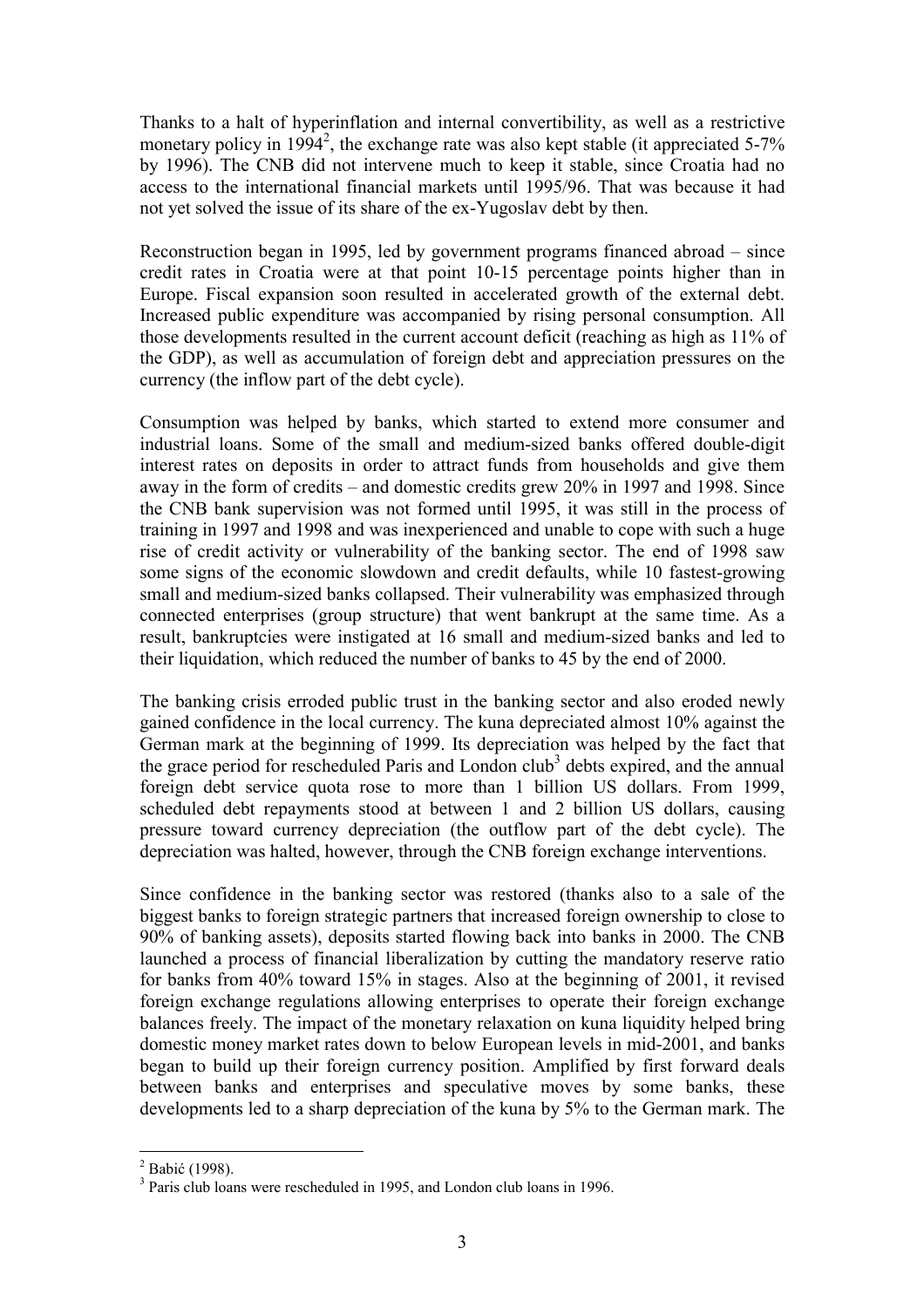situation was brought under control by the most intense foreign exchange intervention of The Croatian National Bank since its independence.

The liberalization of some capital account transactions in 2001 brought about high volatility of the exchange rate, and heightened both the foreign exchange market and exchange rate vulnerability. Croatia still has to open its primary and secondary longterm securities and money markets to foreign (European) investors as part of the SAA obligations in the coming years. It means that the volatility of the exchange rate and the vulnerability of the kuna are poised to increase further. Therefore, in this paper we will try to develop a system of signalling indicators of currency crises for Croatia. We will be following the existent literature on the signal approach to predicting currency disturbances and implementing it with respect to Croatia. The application of the ìsignalsî approach in transition countries is rare, to our knowledge, and this also will be a first attempt to implement signal approach to Croatia for 1995-2001 period.

# **2. Background**

 $\overline{a}$ 

Revival of the interest in the literature on financial crises came in the 1990s as costly financial crises struck both developed and developing countries<sup>4</sup>. A number of studies theoretically and empirically found various causes of crises and thus enabled classifying the crisis episodes into three categories.<sup>5</sup>

*The first generation models* tried to explain currency and debt crisis episodes of the Latin-American developing countries in the late 1970s and early 1980s. The basic premise in those *traditional* models is the inconsistency with which the fundamental macroeconomic variable (loose monetary policy, monetization of fiscal deficit) expanded under the fixed exchange rate regime. The roots of these models can be found in Salant and Henderson (1978), who tried to model speculative attacks on the gold market. Krugman (1979) extends the Salant-Henderson model of speculative attack onto the fixed exchange rates. In his seminal paper, Krugman assumes that a rising fiscal deficit, financed by monetary expansion, leads to speculative attacks making devaluation inevitable  $-$  and the timing of the devaluation can be calculated exactly. Although Krugman's model was later revised and re-appraised, it represents the basis of the first generation models. $<sup>6</sup>$ </sup>

Foreign exchange market developments and expectations are put forward in the second generation models (speculative models)<sup>7</sup>. The basic premise of those models is that currency crises can occur even when macroeconomic fundamentals are

<sup>&</sup>lt;sup>4</sup> Chronologically, there was the ERM crisis, Mexican "tequila" crisis, Asian "flu" crisis, Russian crisis, Brazilian crisis, Turkish crisis, and Argentinean crisis (2001), to name the most prominent.

 $<sup>5</sup>$  For a review of the literature see Blejer (1998), Flood and Marion (1998), and Jeanne (2000).</sup>

<sup>&</sup>lt;sup>6</sup> Flood i Garber (1984) construct a linear simplification of Krugman's model within a stochastic framework, and Blanco and Garber (1986) extend it to a structural model for analyzing and predicting the exact timing of a devaluation of the Mexican peso in 1973-1982. The model showed that credit growth and main monetary aggregates are significant variables in determining the probability of the crisis. That model was extended by Goldberg (1993), and Cumby and Wijnbergen (1989) who showed that credit growth was a main cause of the speculative attacks in Argentina in early 1980s. Dornbusch (1987) re-appraises the differences between Krugmanís deterministic and Flood-Garber stohastic model in the case of Argentina.

 $^7$  Ozkan and Sutherland (1995); Obstfeld (1984, 1986, 1994, 1996); Gerlach and Smets (1994).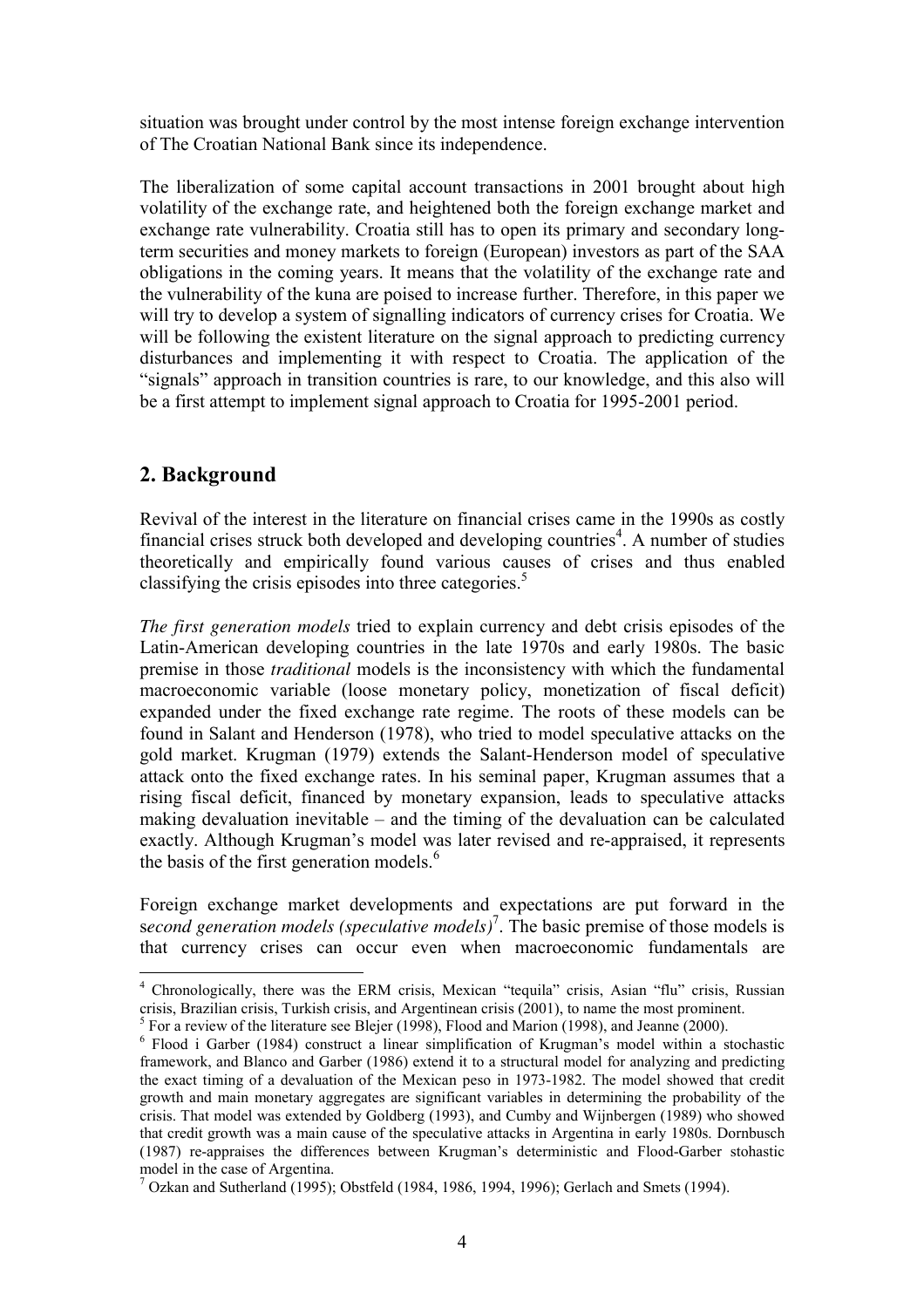consistent, driven by self-fulfilling speculative attacks (Obstfeld 1984, 1986, 1994, 1996). A crisis occurs when expectations of the foreign exchange market participants are coherently turned in one direction. That cohereing factor - *the trigger* - can be anything from a political event, release of some data to a change of economic policy.<sup>8</sup> The very mechanism of coherence diffusion is also modelled as "rational" herd behavior of the foreign exchange market participants and foreign investors. International triggers are modelled through the contagion effects<sup>9</sup>.

The development of the *third generation models* of currency and financial crises intensified after the Asian crisis (1997/98). These models combine currency crises with the financial sector disturbances and weakneses, emphasising the effects of financial sector liberalization, weak supervision and regulation, as well as bad risk management and moral hazard of the financial institutions.<sup>10</sup> Most of the third generation models<sup>11</sup> emphasise the overlending by the financial institutions with implicit or explicit government guarantees, the creation of a speculative bubble and burst of the bubble when unfavourable fundamental developments cause the value of loans to exceed the guaranteed amount. One of the key factors related to financial and currency crises is the fact that financial institutions draw funds from abroad in order to start the overlending process. These models led to a development of the *twin crisis* concept.<sup>12</sup>

Based on above mentioned theoretical literature, various studies tried to explain the crises by using different empirical models in order to identify significant variables or even leading indicators. Within the existing empirical literature, we can separate two key approaches: *the traditional approach and the most recent signaling (nonparametric) approach*. The first approach generally tries to use econometric modelling<sup>13</sup>. Those studies that provide qualitative description of pre-crisis events<sup>14</sup>

<sup>&</sup>lt;sup>8</sup> Some of the models do explore the self-fulfilling speculative attacks as a multiple equilibria phenomenon, which does not necessary have to end in a currency crisis - that outcome only arises when the economic agents stop believing in the government policies (Obstfeld, 1994).

<sup>9</sup> Allen and Gale (2000); Baig and Goldfajn (1998); Caramazza, Ricci, and Salgado (2000); Eichengreen, Rose and Wyplozs (1996); Gerlach and Smets (1994); Kruger, Osakwe, and Page (1998); Masson (1998).

<sup>&</sup>lt;sup>10</sup> The initial attempt to connect financial sector weaknesses and the currency crises can be found in Diaz-Alejandro (1985).

<sup>&</sup>lt;sup>11</sup> Corsetti, Pesenti and Roubini (1998b); Demirguc-Knut and Detragiache (1998); Dooley (2000); Eichengreen and Rose (1998); Glick and Hutchison (2000); Gruben and McComb (1997); Irwin and Vines (1999); Kaminsky (1998); Kaminsky and Reinhart (1999); Krugman (1998, 1999); McKinnon and Phill (1996).

 $12$  Pioneering empirical work on the twin crises was done by Kaminsky and Reinhart (1999). An earlier version of that research was published in Kaminsky and Reinhart (1996). Theoretical models of the connection of the currency and banking crises can be found in: Diaz-Alejandro (1985); Velasco (1987); Calvo (1995); Goldfajn and Valdes (1995); Miller (1998); and Chang and Velasco (1998).

<sup>&</sup>lt;sup>13</sup> Regression and more classical econometric modelling can be found in: Frankel and Rose (1996), Eichengreen, Rose and Wyplosz (1996), Sachs, Tornell and Velasco (1996), Cumby and Wijnbergen (1989), Ötker and Pazarbasioglu (1994, 1995), Edin and Vredin (1993), Edwards (1989), Klein and Marion (1994), Kruger, Osakwe and Page (1998), Razin and Milesi-Ferritti (1997), Caramazza, Ricci and Salgado (2000), Corsetti, Pesenti and Roubini (1998a), and Eichengreen and Rose (1998). Probit/logit models were developed under the methodological influence of Blanco and Garber (1986), who used these methods in analyzing the Mexican crisis of the early 1980s.

<sup>14</sup> See Dornbusch, Goldfajn and Valdes (1995), Kamin (1988), Edwards (1989), Eichengreen, Rose and Wyplosz (1995), Frankel and Rose (1996), Eichengreen and Rose (1998), Kaminsky and Reinhart (1999) Caramazza, Ricci and Salgado (2000), Aziz, Caramazza and Salgado (2000).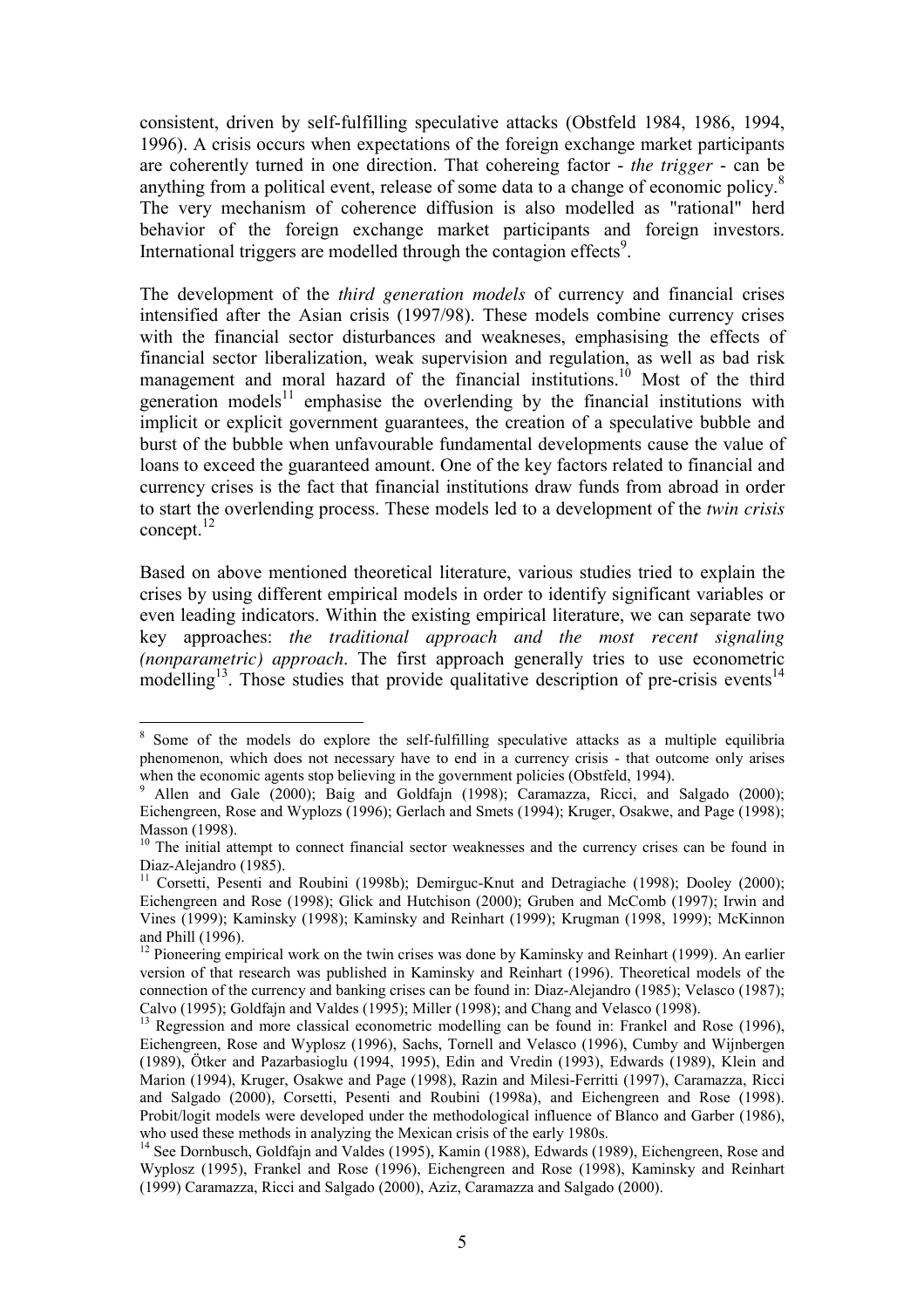can also be considered traditional. The traditional approach has an advantage in its simple interpretation. All information about a future crisis is contained in a single number. However, it seems that this advantage also represents a disadvantage of the method. This approach does not allow the researcher to rate indicators according to their relative predictive power. Either the variables are significant or they are not, and if they occasionally send incorrect signals, the methodology cannot detect this. This methodology can hardly be expected to tell what "went wrong" in the global economic activity or how to reformulate the economic policy to avoid a crisis.

*The "signals" approach as a non-parametric method* attempts to overcome the difficulties and limitations faced by the traditional method in building a specific early warning system for crises. The starting point is that disturbances that may lead to a crisis do not happen accidentally, but are rather a result of the gradual deterioration in economic conditions. *This approach begins with a detailed analysis of the behavior of variables whose movements in the pre-crisis period differ substantially from their usual behavior in normal economic conditions*. The "signals" approach was established by Kaminsky, Lizondo and Reinhart (1997) as an alternative method to facilitate deeper understanding of the behaviour of macroeconomic forces that pushed the country into the crisis. The idea of developing a system of economic indicators that can anticipate crises derives from the literature on business cycles and the methods used to forecast business cycle turning points.<sup>15</sup>

The implementation of the "signals" approach started only in the late 1990s, and could be very useful for multilateral financial institutions such as the IMF and World Bank (for monitoring purposes), as well as for the investment community. In the future, one can expect a more detailed empirical testing of the method's usefulness for analytical and forecasting purposes.<sup>16</sup>

Why do we use the "signals" approach to identify a system of early warning indicators for currency crises in Croatia? Our motives for using it in determining the vulnerability of the Croatian foreign exchange market are as follows:

- $\triangleright$  The "signals" approach is a new analytical and forecasting method, and its improvement and increasing usage is expected;
- $\triangleright$  Croatia already has a similar nonparametric method in use for analysing the cyclical behaviour of the Croatian economy; $^{17}$
- $\triangleright$  Perhaps the most important feature of this method is that it is applicable even in the situations where there are data problems (short series of reliable data, structural changes in the economy, frequent changes in the data methodology, a small number of crisis episodes), that are also evident in Croatia.

A more detailed description of how the "signals" approach functions is given in the following section, which shows an empirical test of the effectiveness of the method in

 $\overline{a}$ 

<sup>&</sup>lt;sup>15</sup> This refers to a well-known barometric method that is used to monitor and forecast economic activity. In Croatia, the so-called CROLEI (CROatian Leading Economic Indicators) system has been developed since 1994 to monitor and forecast the overall economic activity (Ahec-Šonje, 2000).

 $16$  Thus, it is not strange that several studies examining the possibilities of using this method to analyze currency or banking crises have already appeared. See, for example, Kaminsky, Lizondo and Reinhart (1997), Kaminsky (1998), Bruggemann and Linne (1999), Edison (2000), Goldstein, Kaminsky and Reinhart (2000), Nierhaus (2000), Glick and Hutchison (2000).

 $17$  Kindleberger (1996) warned long ago that financial crises could be associated with certain phases in the business cycle.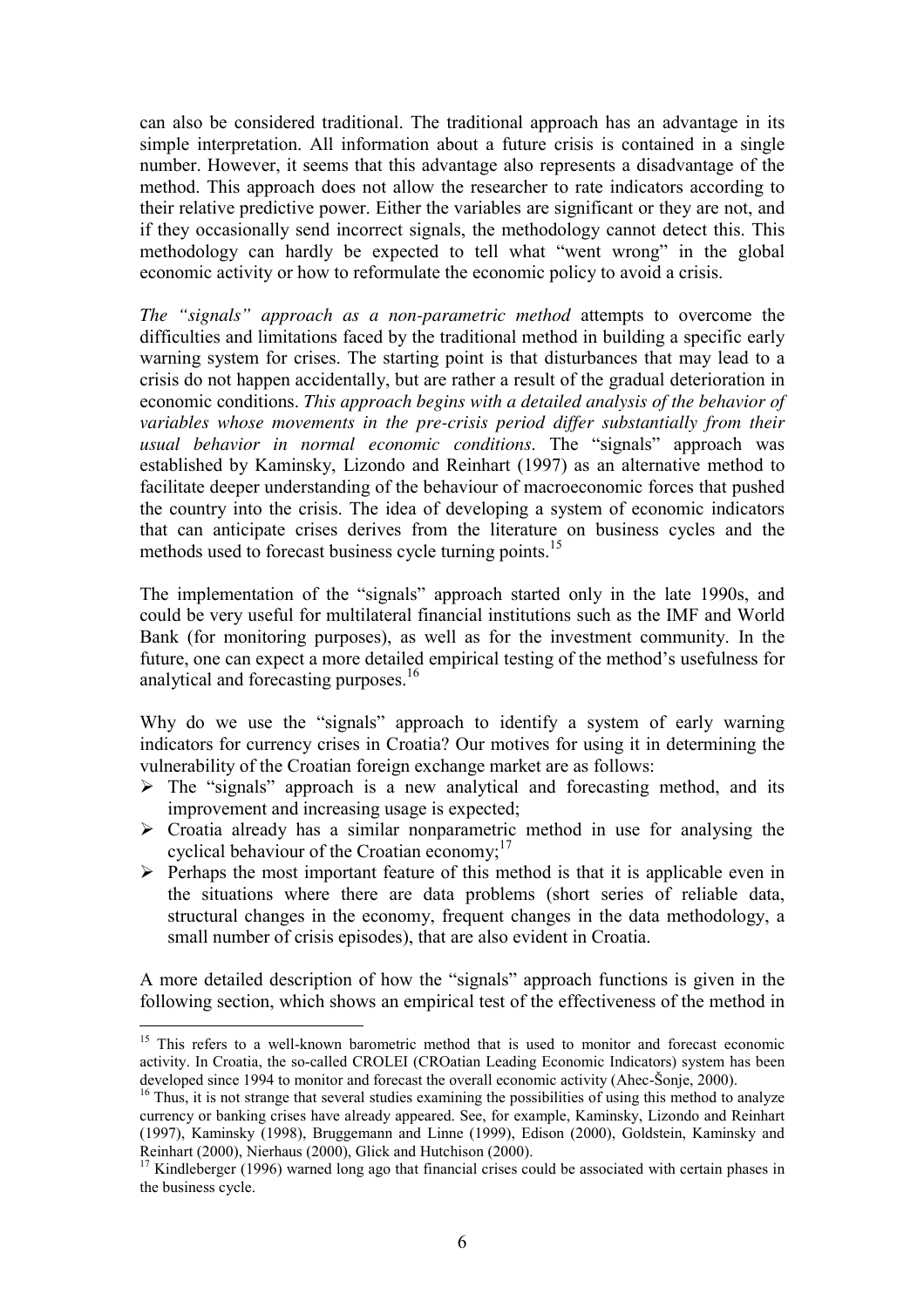predicting currency disturbances in Croatia. The ultimate goal of the exercise is to build an effective early warning system for currency crisis in Croatia.

# **3. The early warning indicators for Croatia**

## **3.1. Defining crises and choices of potential indicators**

Currency crises are defined as situations in which speculative attacks on the currency lead to a substantial depreciation, a substantial decrease in international reserves or a combination of one and the other. This approach rests on a broad definition that includes both successful and unsuccessful attacks on various exchange rate regimes. Currency crises are usually identified (ex-post) by the behaviour of an *index of foreign exchange market pressure (FEMPI)*.<sup>18</sup> Because of the index's relative novelty, there is no consensus about a standard way of its calculation. It is usually calculated as a simple mean but more and more often as a weighted average, with standard deviations of the exchange rate and international reserves (because of different volatility of the exchange rate and international reserves) as weights. In a period of higher sensitivity and volatility in the foreign exchange market, the index usually exceeds two and even three standard deviations (or describes 33 % or 1% of extreme behavior).<sup>19</sup>

The exchange market pressure index in Croatia is constructed by using the rates of change in the international reserves and the real bilateral exchange rate of the national currency against the euro. $^{20}$ 

# **FEMPI**<sup>\*</sup>**t**</sub> =  $\Delta$ **e**<sub>**t**</sub> - stdE/stdR<sup>\*</sup> $\Delta$ **R**<sub>t</sub>

where  $\Delta$  e<sub>t</sub> is the real bilateral HRK/EUR exchange rate,  $\Delta$  R<sub>t</sub> gross international reserves, and stdE/stdR the ratio of standard deviations of the real exchange rate and international reserves. We do not include interest rate in the calculation because Croatia experienced periods of financial market deregulation, and because interest rates were never considered as a potent instrument of monetary policy.

The index is costructed in such a way that a depreciation of national currency and decreased international reserves work in the same direction, making the index grow and expressing stronger downward pressure on the currency. If we exclude 1994, as a year where some of the effects of a successful anti-inflation program were still present in the economy, the index reveals two currency disturbances in the 1995-2001 period (Figure 1).

 $\overline{a}$  $18$  The index itself originates in the 1970s monetary approach to the balance of payments and exchange rate. By the end of 1970s, Girton and Roper (1977) formulated a monetary approach equation aimed at working regardless of the exchange rate regime. The idea of measuring the foreign exchange market pressure has been revived by Eichengreen, Rose, and Wyplosz (1995) and later by Kaminsky, Lizondo and Reinhart (1997).

<sup>&</sup>lt;sup>19</sup> That is why Kaminsky, Lizondo and Reinhart (1997) pronounce periods with FEMPI exceeding  $+/-3$ standard deviations as "turbulent", while Eichengreen, Rose, and Wyplozs (1995) look for  $+/-2$ standard deviations violation.

<sup>&</sup>lt;sup>20</sup> Real bilateral exchange rate equals  $e_{HRK/EUR,t} = E_{HRK/EUR,t} * p_{EUR,t}/p_t$ , where  $p_{EUR,t}$  and  $p_t$  are HICP inflation in the eurozone, and CPI inflation in Croatia, respectively.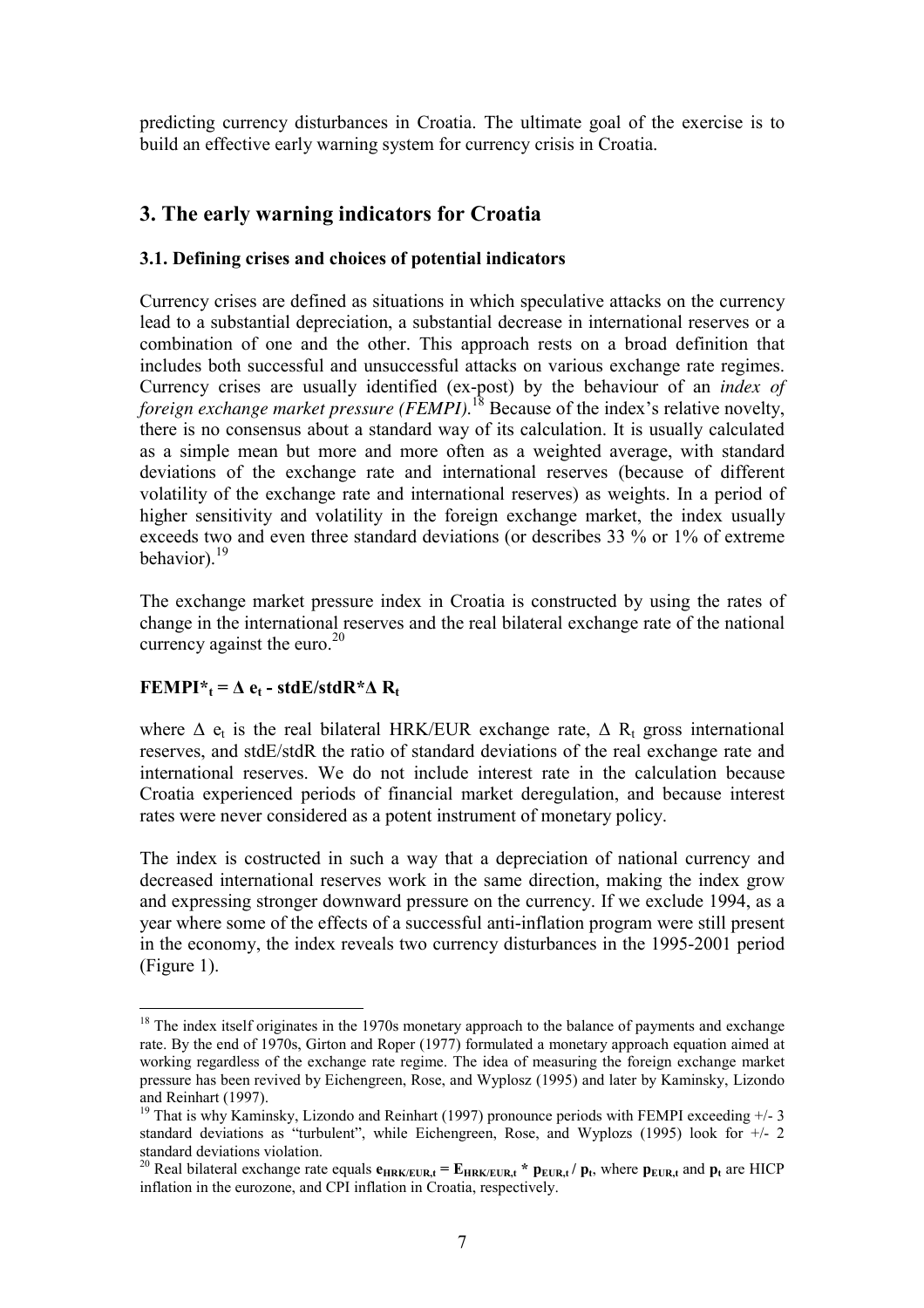

 $\overline{a}$ 



Source: calculations of the authors

#### **Currency disturbances in Croatia**

| <b>Jan/Feb 1999</b>                 | August 2001                         |
|-------------------------------------|-------------------------------------|
| real exchange rate depreciated 3.3% | real exchange rate depreciated 5,9% |
| reserves shrank 15%                 | reserves shrank 1,8%                |

We will try to build a system of signal indicators based on those two turbulent episodes. The choice of indicators whose behaviour in the pre-crisis period is to be tested is based on theory and on the availability of monthly data. The list of potential indicators of currency crises in Croatia is based on the Kaminsky-Lizondo-Reinhart list of 105 indicators, used by most studies on the signal approach as a starting point<sup>21</sup>. Based on the "early warning indicators" literature, the most important indicators that have been found to provide signals about upcoming currency crises are: international reserves, the real exchange rate, credit growth, inflation, fiscal deficit, real GDP growth, credit to the public sector, M2/international reserves. The following table shows the total of 28 potential economic and financial indicators of currency disturbances in Croatia, with their expected signs in a pre-crisis period<sup>22</sup> (a description of data is shown in Appendix).

<sup>&</sup>lt;sup>21</sup> The Kaminsky-Lizondo-Reinhart list was compiled by Kaminsky, Lizondo, and Reinhart (1997) after reviewing the existing empirical literature. The authors found that as many as 43 indicators from the list were found significant in at least one of the reviewed 28 studies. Hawkins and Klau (2000) reviewed 30 more studies published since 1997, and conclude that most of the recent empirical studies base their research on the KLR list of indicators.

 $^{22}$  Although foreign total and short-term debt shoud have been included, the figures were not available on a mothly basis before 2000 and there were significant methodological changes in 1999, making the data before and after 1998 not comparable.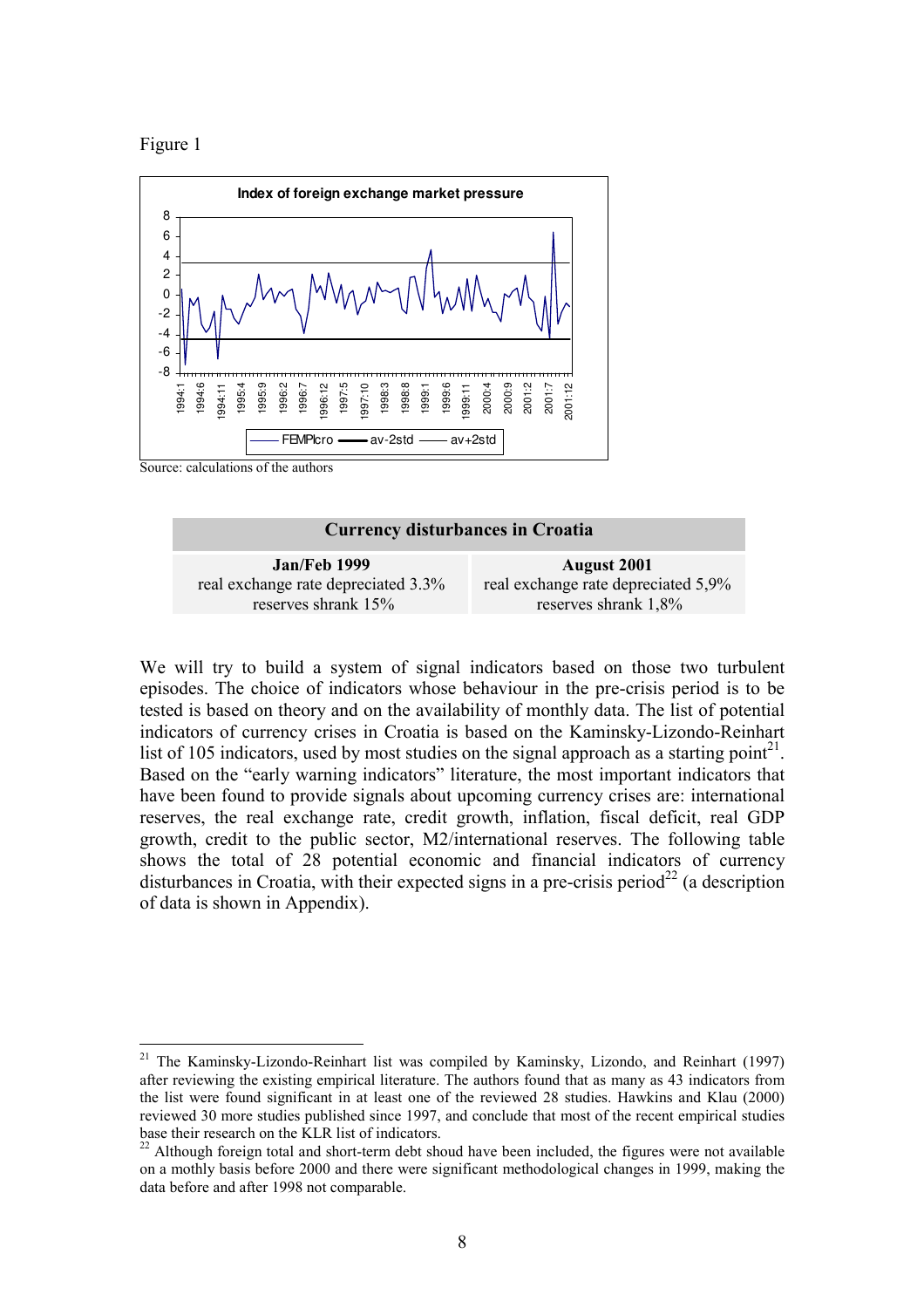| Table 2. Indicators of currency disturbances in Croatia |  |
|---------------------------------------------------------|--|
|---------------------------------------------------------|--|

| <b>INDICATORS</b>                                                                                                                                                                                                                                                                                                                                                                                                                                                                           | expected<br>sign in pre-<br>crisis period |
|---------------------------------------------------------------------------------------------------------------------------------------------------------------------------------------------------------------------------------------------------------------------------------------------------------------------------------------------------------------------------------------------------------------------------------------------------------------------------------------------|-------------------------------------------|
| The real effective exchange rate; The real bilateral HRK/EUR exchange rate;<br>International reserves, total; Net usable international reserves (NUIR);<br>NUIR/broad money (M4); CNB foreign assets/M4; Bank deposits; Banks'<br>reserves with CNB/total bank assets; Industrial production; Exports; Trade<br>balance; Current account balance; Capital inflow                                                                                                                            | negative                                  |
| M4 multiplier; M1 multiplier; Money supply (M1); Base money (M0);<br>Domestic credit/output; Domestic credit, Ratio of bank claims to the public<br>sector to total bank claims; Monetary institutions' claims to public sector (net);<br>CNB claims on banks; Foreign liabilities of monetary institutions; Imports;<br>Budget deficit as a share of GDP; Budget deficit less capital revenues as a share<br>of GDP; Real money market interest rate; Lending/deposit interest rates ratio | positive                                  |

A brief summary of the stylized facts about their behaviour before and during the crisis is given below.

- $\triangleright$  In pre-crisis periods, the domestic currency is either heavily overvalued or else exposed to a strong pressure to appreciate. Therefore, **real effective and real bilateral HRK/EUR exchange rates** usually bear negative signs.
- ! We can also expect to see a reduction of **international reserves** (gross and net) due to moves to defend the proclaimed exchange rate parity. **The ratio of net usable reserves to M4** and **the ratio of net foreign assets of the CNB to M4** are considered a good indicator of currency crises. Depositors, especially in developing and emerging markets, will take shelter in the currency they consider a safe haven for keping their financial wealth as the government economic policies lose their credibility.
- ! In the case of **M2 and M1 multipliers,** we may expect a positive sign. An increase in the multiplier with an unchanged monetary base signals an expansionary monetary policy and likely pressure, leading to a deterioration of the domestic currency.
- ! The **growth of M1 and M0** also means that the monetary policy is expansionary, causing pressure for the domestic currency to deteriorate, so we expect a positive sign.
- ! **Credit expansion** is considered a strong signal of currency and banking disturbances to come. It usually accompanies the phases of the "business cycle" and domestic financial liberalization. So the ratio of credits to output<sup>23</sup> and growth of the bank credits to **domestic sectors** are related positively to currency (and banking) disturbances.
- $\triangleright$  Out of the models of the twin crisis, we included the following indicators of banking sector vulnerability<sup>24</sup>, which can also provoke currency disturbances: **total bank deposits** (expected to fall before/during the banking crisis, due to a run on banks), the **ratio of bank reserves with the CNB to total bank assets** (expected to fall because of the increase of bank assets  $\overline{a}$  i.e. the credit boom), the **ratio of bank claims on the public sector to total claims,** and the **ratio of net claims of monetary instuitutions on the central government** (expected to grow in the pre-crisis period due to a monetization of the public deficit), **CNB credits to banks** (these grow as their liquidity shrinks), and **foreign liabilities of the monetary institutions** (increasing their external vulnerability).
- $\geq$  **Industrial output** (the base index of industrial ouput, 1995=100) and **exports** have negative expected signs in pre-crisis episodes (weak output and exports either weaken the exchange rate, or an overvalued exchange rate slows down exports and output).

 $\overline{a}$ 

 $^{23}$  A ratio of bank credits to the domestic sector and the base industrial output index (1995=100).

<sup>&</sup>lt;sup>24</sup> We include it because of the 1998 banking crisis, which brought about a currency disturbance at the beginning of 1999.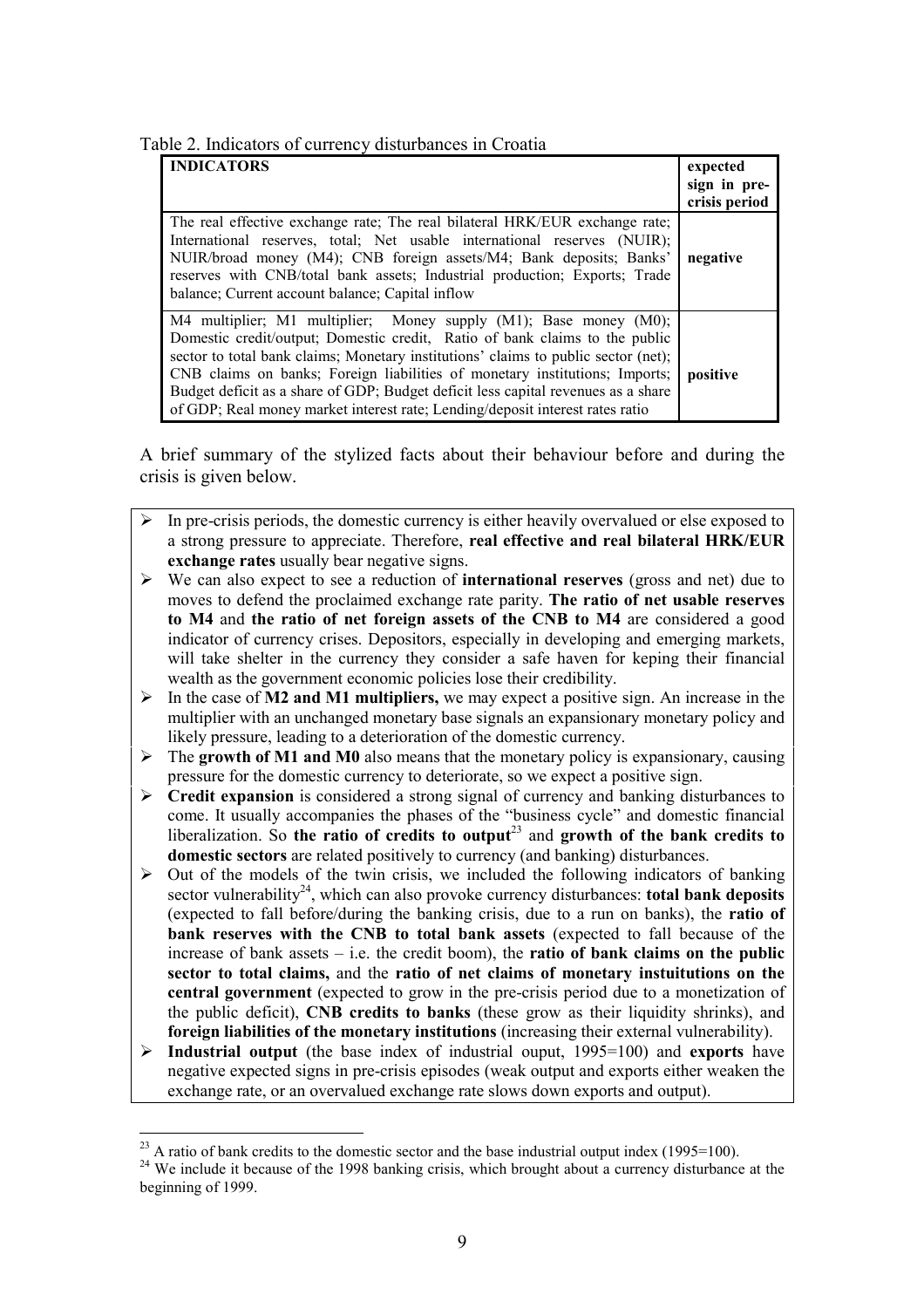- ! We excpect to see an **import** increase in the pre-crisis period (helped by an overvalued currency)**,** which also worsens the **balance of trade** and **current account balance** (expected negative signs).
- ! A widening of the **budget deficit** usually causes monetary expansion, hence the currency crisis (as established in the first generation models).
- ! **Interest rates** are usually very weak indicators of the currency crises, while being better indicators of the banking crises. An increase of nominal (and real) interest rates could mean shrinking liquidity in the financial system, while high loan to deposit rate ratio can signal a risk increase and deterioration of the bank portfolio, as well as lack of competition and supervisory and regulatory weaknesses.
- ! Reduced **capital inflows** can be a sign of international financial markets disturbances, as well as of distrust in the local government's economic policy. This indicator can signal so-called "spill-over effects" within regions, as in 1998, when a currency crisis in one Asian country affected another, drying out capital inflows in the whole region. We have not included this indicator, however, because it is only available on a quarterly basis.

### **3.2. The signal horizon, signals and critical values (thresholds)**

The signal horizon is the period before a crisis during which the behavior of the indicators signals the upcoming crisis. We chose a horizon of 12 months before each disturbance.

| The signal horizon |                                        |  |  |  |  |
|--------------------|----------------------------------------|--|--|--|--|
| Jan/Feb $1999$     | 12 months $(2/98 \text{ until } 1/99)$ |  |  |  |  |
| August 2001        | 12 months $(9/00 \text{ until } 8/01)$ |  |  |  |  |

A signal emitted within 12 months prior to the outbreak of currency disturbances (crisis) constitutes a good signal. A signal emitted before that date is correspondingly a bad or false signal. An indicator provides a warning signal within a 12-month window if it exceeds a critical value (threshold). The critical values are set to achieve a certain balance between the risk of having *false signals (noise)* and the risk of ignoring *good signals* of a crisis that is in fact impending. However, there are no general rules for determining the critical value. If the threshold is set very high, the indicator is likely to ignore all but the most severe crises. If the critical value is set very low, there is a risk of catching a number of false warning signals in tranquil times. We set the critical values *k\** in relation to percentiles of the distribution of observations of the indicator  $I_t$ , in order to discriminate between "normal" and "abnormal" behavior of an individual indicator. In most cases we used 25% percentile of the distribution (if the indicator falls prior to currency disturbances) or 75% percentile of the distribution (if the indicator rises prior to crisis).<sup>25</sup>

After determining the tresholds, we determine the total number of good and false signals in *crisis* and *tranquil times*:

 $\overline{a}$ <sup>25</sup> The treshold has been lowered to the  $33,3%$ -th or the  $66,67%$ -th percentile in individual cases, when previous analysis showed the quartils to be too high tresholds. For example, high interest rates in the first half of 1990s reflected existing structural problems in the banking sector and economy, as well as the lack of competition and a weak regulatory framework. As the situation in the financial sector improved, the interest rates started to decline.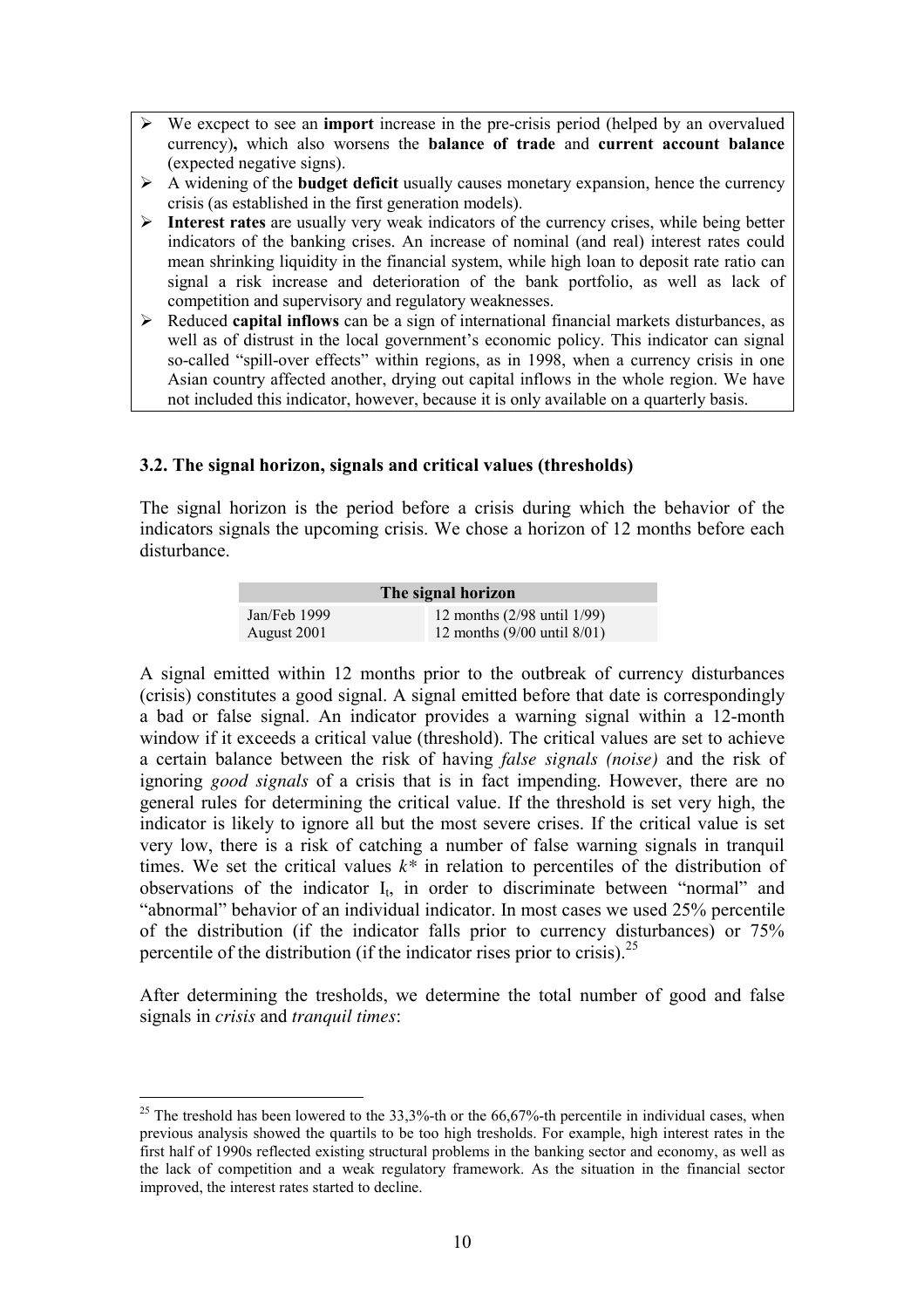a) for indicators with positive expected signs in pre-crisis period it holds:

| $S_t = 1$ , if $I_t > k$ , i | $S_t = 0$ if $T$<br>$\mathbf{u} \cdot \mathbf{u} \geq \mathbf{v}$ |
|------------------------------|-------------------------------------------------------------------|
|                              |                                                                   |

b) for indicators with negative expected signs in pre-crisis period it holds:

| $\mathbf{r}$<br>$S_{0} = 1$ if $T_{0}$<br>້<br>. .<br>. .<br>. | $S_t = 0$<br>$11 - 1$ |  |
|----------------------------------------------------------------|-----------------------|--|
|                                                                |                       |  |

 $S_t$  is a binary signal variable, constructed by virtue of the principle set above. An indicator sends a good signal if  $S_t = 1$  and a crisis occurs within the signal horizon or  $S_t = 0$  and no crisis occurs within a tranquil period. On the contrary, an indicator issues a false signal if  $S_t = 1$  and no crisis breaks out within a tranquil period or  $S_t = 0$ and a crisis breaks out within the signal horizon.

#### **3.3. Performance of Individual Indicators**

The most important criterion for assessing the effectiveness of indicators is the confirmation of their reliability in signalling a future crisis. The performance of each indicator can be estimated in terms of the following matrix (Table 3):

|                                | <b>CRISIS</b> | <b>NO CRISIS</b> | <b>TOTAL</b>      |
|--------------------------------|---------------|------------------|-------------------|
|                                | within signal | within signal    |                   |
|                                | horizon       | horizon          |                   |
| signal was sent $(S_t = 1)$    | A             | в                | $A+B$             |
| no signal was sent $(S_t = 0)$ | C             | D                | $C+D$             |
| Total                          | $A+C$         | $B+D$            | $A+B+C+D$         |
| good signals                   | A             | D                | $A+D$             |
| good as % of total             | $A/(A+C)$     | $D/(B+D)$        | $(A+D)/(A+B+C+D)$ |
| false as % of total            | $C/(A+C)$     | $B/(B+D)$        | $(B+C)/(A+B+C+D)$ |

Table 3. Matrix for estimating individual currency crisis indicators

Source: Kaminsky, Lizondo and Reinhart (1997), Nierhaus (2000).

In the above matrix, *A is the number of months in which the indicator issued good signals of an upcoming crisis, B is the number of months with bad signals (noise), C is the number of months without a signal but that were followed by a crisis, and D is the number of months without a signal and no subsequent crisis*. *An ideal indicator* is one that produces a signal in every month within the signal horizon, so that A>0 and  $C=0$ , or one which does not produce any signals in time horizon that is not to be followed by a crisis, so that  $D \le 0$  and  $B = 0$ . Based on this matrix and following the method of  $KLR^{26}$ , it is possible to calculate measures that can help rank the indicators according to their predictive power. Information on the performance of 28 individual indicators of currency disturbances in Croatia is presented in Table 4.

 $\overline{a}$ <sup>26</sup> See Kaminsky, Lizondo, Reinhart (1997).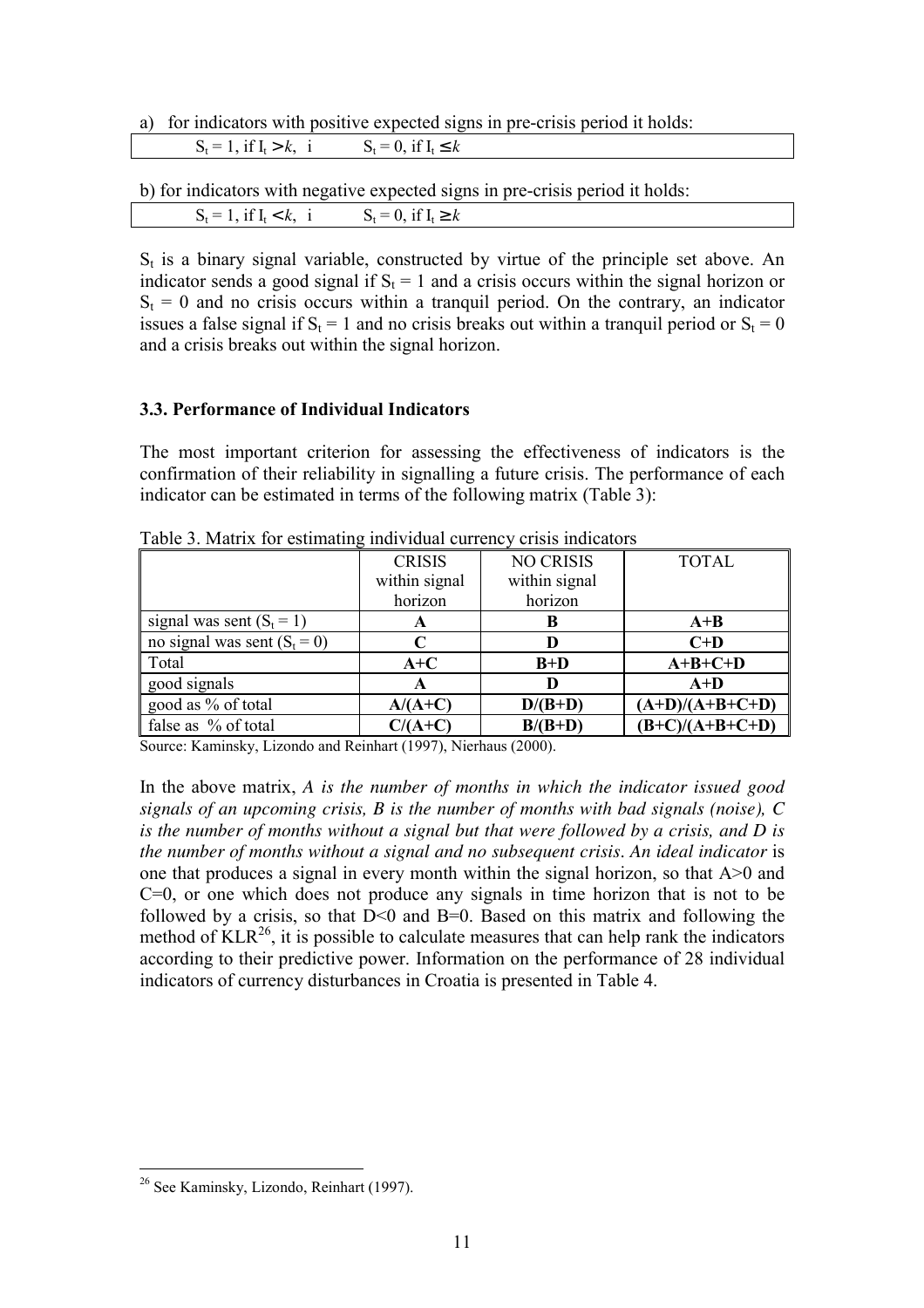|     |                                              | $%$ good  | % false   | noise-to- |                    |            |                  |
|-----|----------------------------------------------|-----------|-----------|-----------|--------------------|------------|------------------|
|     |                                              | signals   | signals   | signal    | "lead time"        | P          | P crisis/signal- |
|     | <b>INDICATORS</b>                            |           |           | ratio     |                    | crisis/sig | P crisis         |
|     |                                              |           |           |           |                    | nal        |                  |
|     |                                              | $A/(A+C)$ | $B/(B+D)$ | $B/(B+D)$ | before I i II      | $A/(A+B)$  | $A/(A+B)$ –      |
|     |                                              |           |           | $A/(A+C)$ | disturbance        |            | $A+C/(A+B+C+D)$  |
|     |                                              | (1)       | (2)       | (3)       | (4)                | (5)        | (6)              |
| 1.  | The real effective exchange rate             | 0.43      | 0.09      | 0,21      | 13(I)              | 0.77       | 0.35             |
| 2.  | The real bilateral HRK/EUR exchange rate     | 0,58      | 0,07      | 0,12      | 13(I) 14(II)       | 0,82       | 0,47             |
| 3.  | International reserves                       | 0,21      | 0,41      | 1,95      | $11 \text{ (I)}$   | 0,22       | $-0,13$          |
| 4.  | Net usable reserves (NUIR)                   | 0,33      | 0.33      | 1,00      | 8(I)               | 0.35       | 0,00             |
| 5.  | NUIR / M4                                    | 0,54      | 0.25      | 0,46      | $10(I)$ i $9(II)$  | 0,48       | 0,18             |
| 6.  | CNB foreign assets / M4                      | 0,50      | 0,14      | 0,28      | 17(I)              | 0,60       | 0,30             |
| 7.  | M4 multiplier                                | 0,29      | 0.23      | 0,79      | $3(I)$ i $1(II)$   | 0,41       | 0,06             |
| 8.  | M1 multiplier                                | 0,38      | 0,18      | 0,47      | 14(II)             | 0,53       | 0,18             |
| 9.  | Growth of M1                                 | 0,25      | 0,25      | 1,00      | 9(II)              | 0,35       | 0,00             |
| 10. | Growth of base money (M0)                    | 0,13      | 0,32      | 2,46      | 5(II)              | 0,18       | $-0.17$          |
| 11. | Domestic credits / output                    | 0,46      | 0,27      | 0,59      | 18(1)              | 0,48       | 0,13             |
| 12. | Domestic credit                              | 0,46      | 0,27      | 0,59      | $19(I)$ i $1(II)$  | 0,48       | 0,13             |
| 13. | Bank deposits                                | 0,25      | 0.39      | 1,56      | 6(1)               | 0.26       | $-0.09$          |
| 14. | Bank reserves with CNB / bank assets         | 0,42      | 0,16      | 0,38      | $19(I)$ i $8(II)$  | 0,59       | 0,24             |
| 15. | Ratio of bank claims on the public sector to |           |           |           |                    |            |                  |
|     | total bank claims                            | 0,29      | 0,23      | 0,79      | 12(II)             | 0.41       | 0,06             |
| 16. | Net claims of monetary institutions on       |           |           |           |                    |            |                  |
|     | public sector                                | 0,25      | 0.24      | 0,96      | 8(II)              | 0.35       | 0.00             |
| 17. | CNB credits to banks                         | 0,46      | 0,14      | 0,30      | $11(I)$ i $1(II)$  | 0.65       | 0,30             |
| 18. | Foreign liabilities of monetary institutions | 0,38      | 0,18      | 0,47      | $11(I)$ i $1(II)$  | 0,53       | 0,18             |
| 19. | Industrial output growth                     | 0,33      | 0,20      | 0,61      | 4(1)               | 0,47       | 0,12             |
| 20. | Exports                                      | 0,04      | 0,36      | 9,00      |                    | 0,06       | $-0,29$          |
| 21. | Imports                                      | 0,21      | 0,27      | 1,29      | 8(II)              | 0.29       | $-0.06$          |
| 22. | Trade balance                                | 0,25      | 0,25      | 1,00      | 9(II)              | 0,35       | 0.00             |
| 23. | Budget deficit / GDP                         | 0,29      | 0,22      | 0,76      | $2(I)$ i $11(II)$  | 0,50       | 0.07             |
| 24. | Budget deficit less capital revenues / GDP   | 0,29      | 0.22      | 0,76      | $2(I)$ i $11(II)$  | 0,50       | 0.07             |
| 25. | Real money market interest rate              | 0,38      | 0.32      | 0,84      | 9(1)               | 0.39       | 0,04             |
| 26. | Ratio of lending to deposit interest rate    | 0.08      | 0,52      | 6,50      | $1(\Gamma)$        | 0.08       | $-0,27$          |
| 27. | Current account balance, quarterly           | 0,50      | 0,28      | 0,56      | $5k(I)$ i $1k(II)$ | 0,44       | 0.13             |
| 28. | Capital inflows, quarterly                   | 0.38      | 0,23      | 0,61      | 4k(I)              | 0,38       | 0,27             |

Table 4. Performance of Individual Indicators for currency disturbances - Croatia

Source: Calculations of the authors

For each indicator, the first column of Table 4 shows the number of good signals as a percentage of the number of months in which good signals could have been emitted. The maximum score (100%) would belong to an indicator that sent signals every month within the signal horizon before every observed crisis. According to this criterion, the best signal indicator is the real bilateral HRK/EUR exchange rate with 58% of good signals in the turbulent period, while exports have the smallest share of good signals (4%).

The second column of Table 4 shows the number of false signals as a percentage of the number of months in which false signals could have been. Obviously, the lower the number in the second column, the better the indicator. According to this criterion, the real bilateral exchange rate (HRK/EUR) shows the best performance (issuing only 7% of false signals in tranquil times), while the lending rate/deposit rate ratio shows the poorest performance (issuing 52% of possible false signals).

The key measure calculated on the basis of the matrix is *the adjusted noise-to-signal ratio* (the third column of Table 4). The ratio provides information on the ability of the indicator to produce correct signals and to avoid false signals. The lower this ratio comes in for an indicator, the more successful is the indicator in predicting currency disturbances. If an indicator issues signals at random times, the expected value of the ratio is equal to unity. Therefore, all those variables with noise-to-signal ratio equal to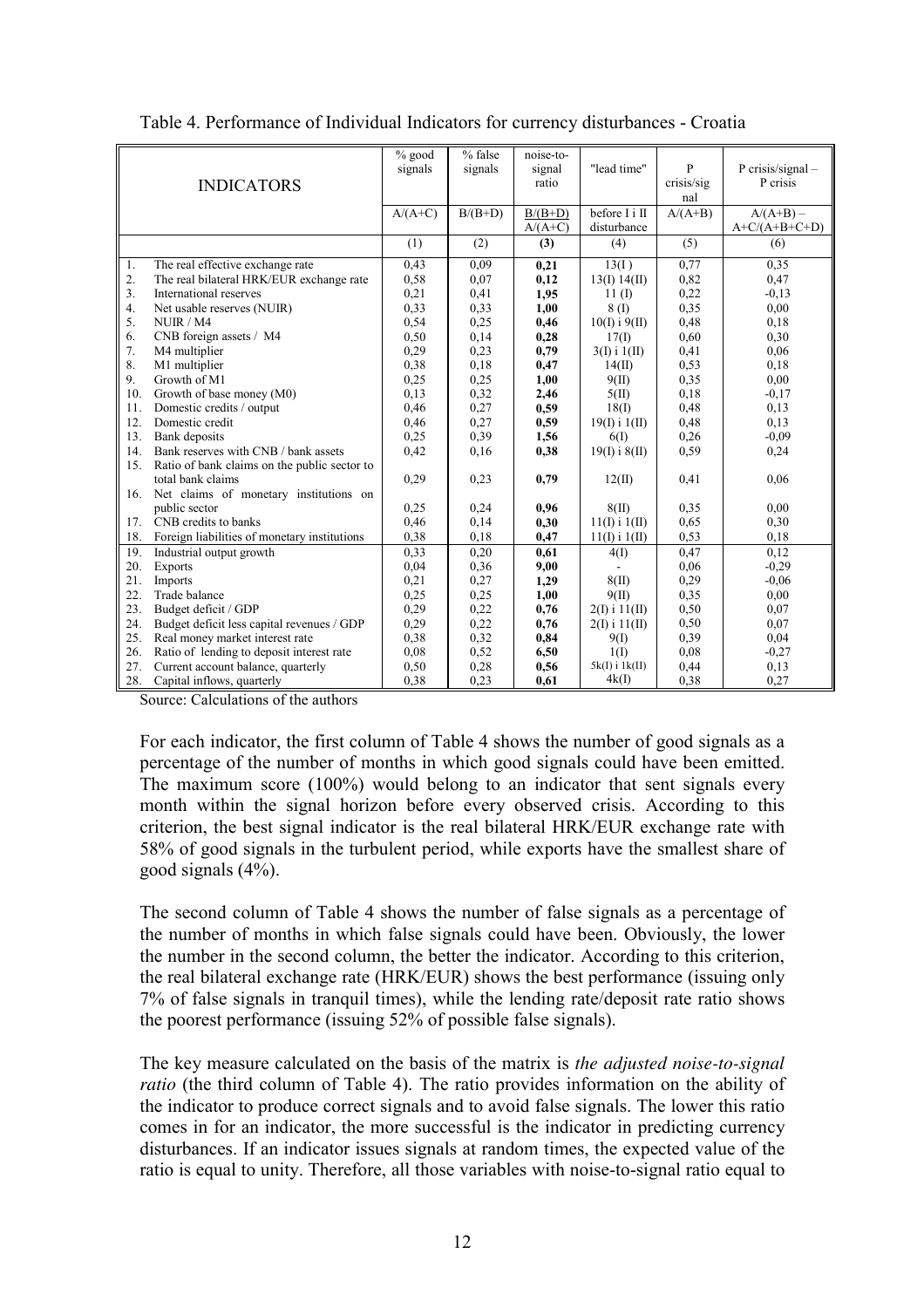or higher than unity should be removed from the analysis. The third column of Table 4 shows which indicators had the best (lowest) noise-to-signal ratio: the real bilateral exchange rate (0,12), followed by the real effective exchange rate (0,21), the ratio of CNB foreign assets to broad money (0,28), CNB credits to domestic money banks  $(0,30)$ , M1 multiplier  $(0,47)$ .<sup>27</sup>

The choice of the best performing indicators should also depend on *the lead-time of the indicator*. It is necessary to establish how many months before the crisis a particular indicator produces it's first warning signal. Usually, an average *lead-time* is calculated for all events of the crisis. However, since we here analyze only two identified turbulent events, we will analyze each of them separately. Out of all potential indicators, only six of them signalled both disturbances, with the rest signalling only one of them. The fourth column of the table above shows that, in case of the first currency disturbance, the longest lead-time of 19 months belongs to total credits to domestic sector, and to the ratio of banks reserves held at the CNB to total bank assets. The August 2001 disturbance was detected earliest by the real bilateral exchange rate (14 months) and by M1 multiplier (14 months). The *lead time* of the indicators reveals the difference between the two disturbances. The first currency disturbance at the beginning of 1999 occurred at the peak of a banking crisis, and during a period of recession for the national economy. The macroeconomic situation and financial system soundness was very different in August 2001. That is why a number of indicators that detected the first disturbance are in fact *traditional* indicators of bank disturbances. If the first currency disturbance had grown into a fullblown crisis (with a strong loss of reserves, currency depreciation by more than 20%), then we could have spoken of twin crises. Indicators that anticipated the August 2001 disturbance are for the most part *traditional* currency crisis indicators.

The last measure of "noisiness" of the indicators is a comparison between the probability of a crisis conditional on a signal from the indicator and the unconditional probability of a crisis. For those indicators that have "predictive power", the conditional probability would be higher than the unconditional one (the fifth and the sixth column of Table 4). From these estimates it is obvious that the indicators whose conditional probability of a crisis is higher than the unconditional one, are the same ones whose adjusted noise-to-signal ratio is lower than unity. The real bilateral exchange rate shows the highest score, with an estimated conditional probability of a currency disturbance of 82%, followed by CNB credits to local banks (65%) and CNB foreign assets/broad money (60%).

The results of the "signals" approach used in this in-sample analysis serve as a basis for designing an early warning system for currency disturbances in Croatia (Table 5). The early warning system should consist of the indicators which detect the disturbance very early, and emit a persistent signal within the signal horizon.

 $\overline{a}$  $27$  We have to mention that capital inflows and current account balance proved to be good signal indicators, according to the above mentioned criteria. But since they are only available on a quarterly basis, they are left out of the early warning system.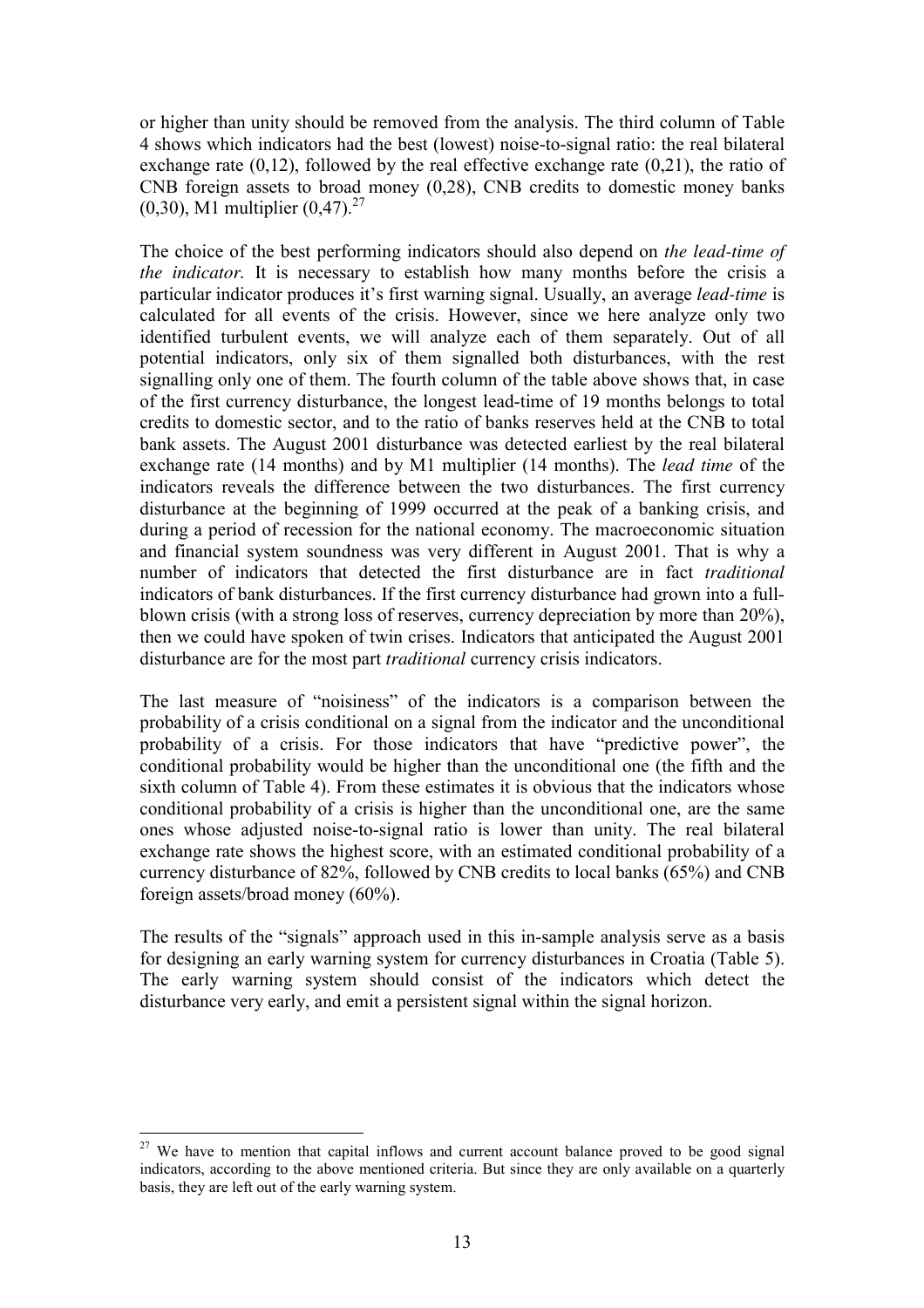|    | <b>INDICATORS</b>                                          | noise to signal |
|----|------------------------------------------------------------|-----------------|
|    |                                                            | ratio           |
|    | The real bilateral HRK/EUR exchange rate                   | 0,12            |
|    | CNB credits to banks                                       | 0,30            |
|    | Bank reserves with CNB / bank assets                       | 0,38            |
|    | NIUR/M4                                                    | 0,46            |
|    | M1 multiplier                                              | 0,47            |
| 6. | Foreign liabilities of monetary institutions               | 0,47            |
|    | Domestic credit                                            | 0,59            |
| 8. | Budget deficit / GDP                                       | 0,76            |
| 9. | Ratio of bank claims to public sector to total bank claims | 0.79            |

Table 5**. The set of early warning indicators for currency disturbances - Croatia**

While choosing the indicators, we tried to pick those that either detect both disturbances or only the August 2001 disturbance. Figures in the Appendix represent the behaviour of nine early warning indicators for currency disturbances in Croatia.

### **3.4. The Composite Indicators of Currency Disturbances**

In this section we will discuss two ways of combining the information provided by the set of early warning indicators in order to produce useful indices of vulnerability of the foreign exchange market. The idea is to construct the **composite indicator of currency disturbances** by weighting the signals of each individual indicator.

The first approach gives equal weights to all nine individual indicators from the early warning system:

## $SI_t = \sum_{r=1,..,9} S_{r,t}$  /9

where binary variable  $S_{r,t}$  is equal to unity if the indicator  $(I_{r,t})$  crosses the critical value *k\** in period *t* and zero otherwise. The next figure shows the performance of *unweighted* composite currency disturbances indicator.



Figure 2. Composite Currency Disturbances Indicator for Croatia (unweighted)

Source: calculations of the authors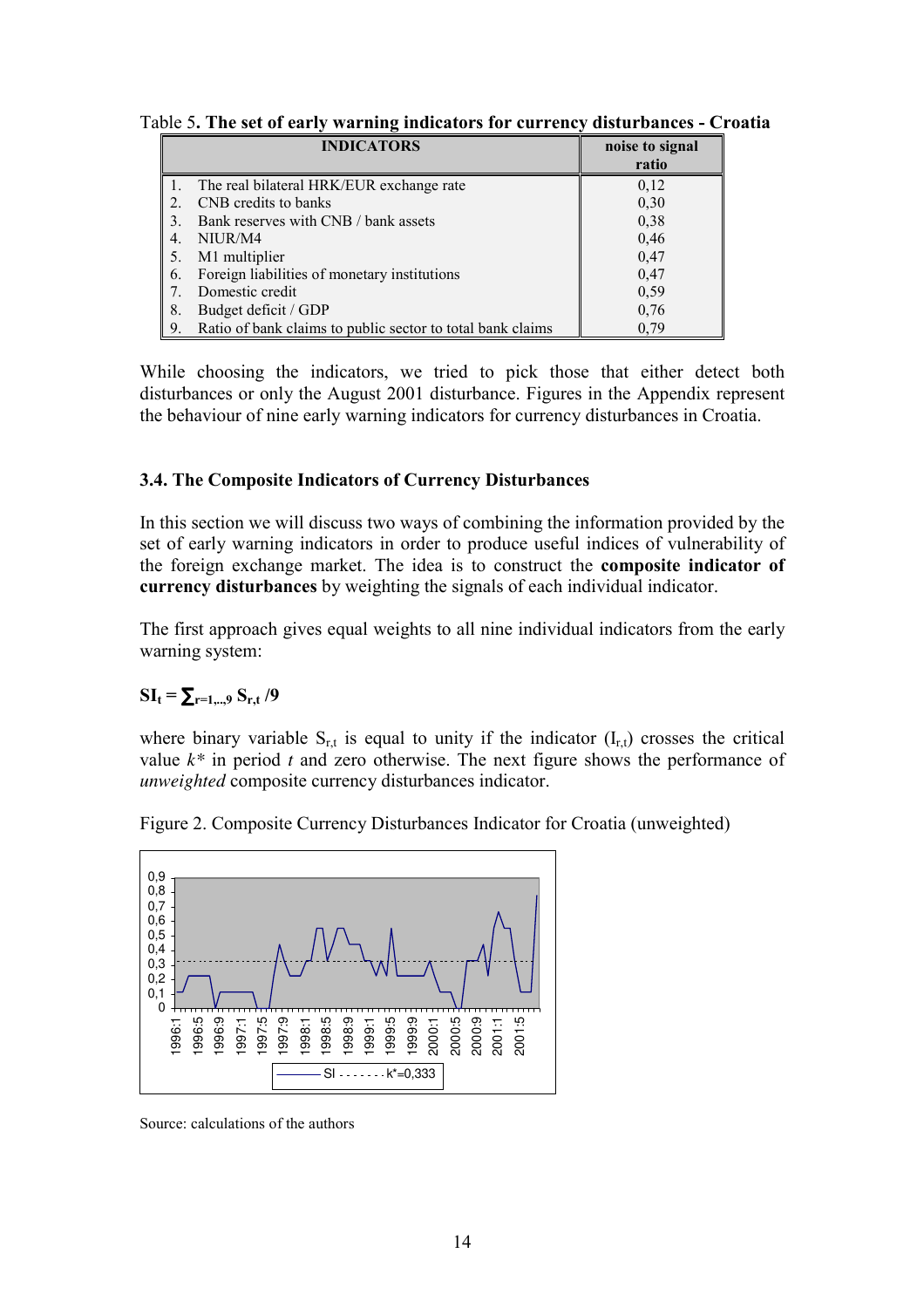The composite indicator  $SI_t$  can assume values between zero and unity ( $SI_t \in [0,1]$ ). When each individual indicator  $(I_{r,t})$  issues a signal of upcoming disturbances in period *t*, the composite indicator value is equal to unity  $(SI<sub>i</sub>=1)$  and vice versa. Furthermore, the composite indicator issues a crisis warning signal if the critical value  $k^*$  is exceeded. In order to set a critical value (treshold) for the composite indicator we used the 75% percentile of the distribution. This means that the composite indicator issues a warning signal if it exceeds  $k^*=0.33$ . Figure 2 shows clearly that  $SI_t$ signalled both disturbances on the Croatian foreign exchange market almost 12 months ahead.

The second approach combines the information on the forecasting accuracy of nine signal indicators, which is better than not weighting them, because it puts better performing indicators forward. The composite early warning indicator  $\mathrm{SI}_{t}^{*}$  is obtained by weighting the signals of individual signal indicators by an inverse of their noise-tosignal ratio.

$$
\mathbf{SI_t}^* = \sum_{r=1,..,9} S_{r,t} \mathbf{\omega}_r
$$

where  $\omega_r = [(1/\delta_r)/\sum_{r=1,\dots,9} (1/\delta_r)]$ , and  $\delta_r$  is the noise-to-signal ratio of each individual indicator ( $r=1,...,9$ ). As a result, the composite indicator  $SI<sub>t</sub><sup>*</sup>$  gives more weight to the indicators that have a lower noise-to-signal ratios. The next table shows the weigthing scheme for the composite indicator  $\text{SI}_t^*$ .

| <b>INDICATORS</b>                                             | weights in $%$                                                  |
|---------------------------------------------------------------|-----------------------------------------------------------------|
|                                                               | $\mathbf{\omega}_{r}=[(1/\delta_{r})/\sum_{r=1,9}1/\delta_{r}]$ |
| The real bilateral HRK/EUR exchange rate                      | 33,3                                                            |
| CNB credits to banks                                          | 13,3                                                            |
| Bank reserves with CNB/ bank assets<br>3.                     | 10,5                                                            |
| NIUR/M4<br>4.                                                 | 8,7                                                             |
| M1 multiplier<br>5.                                           | 8,5                                                             |
| Foreign liabilities of the monetary institutions<br>6.        | 8,5                                                             |
| Domestic credits                                              |                                                                 |
| 8.<br>Budget deficit / GDP                                    | $6,8$<br>$5,3$                                                  |
| Ratio of bank claims on the public sector to total bank<br>9. |                                                                 |
| claims                                                        | 5,1                                                             |
| <b>TOTAL</b>                                                  | 100,0                                                           |

Table 6. The weigthing scheme for the composite indicator  $\text{SI}^{\dagger}_{t}$ 

Source: calculation of the authors

The highest weight is given to the best performing individual indicator  $-$  the real bilateral exchange rate. The next figure shows the behaviour of the *weighted* composite indicator.

The composite indicator SI\* anticipates a turbulence on the foreign exchange market if it exceedes the critical value  $k^*=0.41$ , which is determined by the 75% percentile of the distrubution. Figure clearly shows that during the signal horizon SI\* sent fewer signals of the upcoming Jan/Feb 1999 disturbance than the unweighted indicator SI.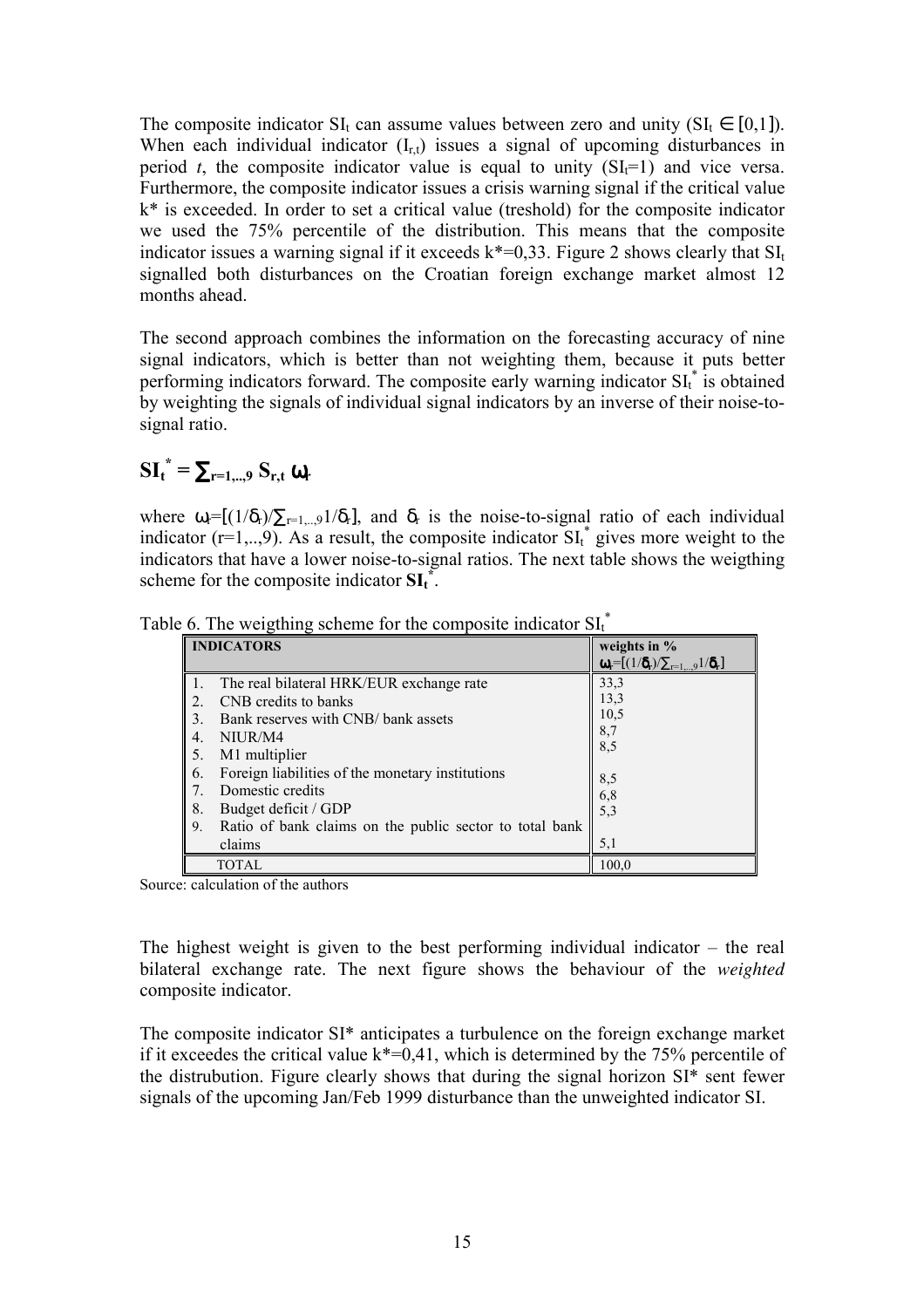Figure 3. Composite Currency Disturbances Indicator (weighted)



Source: calculations of the authors

In Table 7 we compare the forecasting accuracy and quality of both composite indicators SI and SI\*.

|                                     | $\%$ good<br>signals | % false signals | adjusted<br>to-signal ratio | noise- $\ $ P(crisis/signal) | P(crisis/signal)<br>P(crisis)  |
|-------------------------------------|----------------------|-----------------|-----------------------------|------------------------------|--------------------------------|
|                                     | $A/(A+C)$            | $B/(B+D)$       | $B/(B+D)$<br>$A/(A+C)$      | $A/(A+B)$                    | $A/(A+B)$ –<br>$A+C/(A+B+C+D)$ |
| SI (unweighed)<br>$SI^*$ (weighted) | 58<br>58             |                 | 0.09<br>0.12                | 0.88<br>0.82                 | 0,53<br>0.47                   |

Table 7 Performance of the composite currency disturbance indicators

Source: calculations of the authors

Obviously, both composite indicators anticipated the turbulent episodes in Croatia, determined by the index of foreign ecxhange market pressure. In both cases the adjusted noise-to-signal ratio are well below unity, as well as below the adjusted noise-to signal ratio of the best individual indicator  $-$  the real bilateral exchange rate. The composite indicator SI\* has a slightly higher percentage of false signals in tranquil times leading to its higher noise-to-signal ratio (0,12), compared to the unweighted indicator SI (0,09). However, the estimated conditional probability of currency disturbances of both indicators is higher than 80%, which confirms their ability to anticipate the turbulances on the foreign exchange market.

# **4. Concluding remarks**

The set of early warning indicators, that proved useful and accurate in forecasting currency disturbances in Croatia, exceeded our expectations. Despite the fact that Croatia did not experience a true currency crisis resulting in a major devaluation or change in the exchange rate regime in the  $1995-2001$  period, the "signals" approach helped us to identify indicators that anticipate episodes of mild turbulance in Croatia in the period under observation. Also, it is quite encouraging that many of the variables that proved to be reliable warning indicators of currency disturbances are consistent with theoretical expectations and are supported by the empirical literature focusing on the causes of currency crises. However, one should have in mind the fact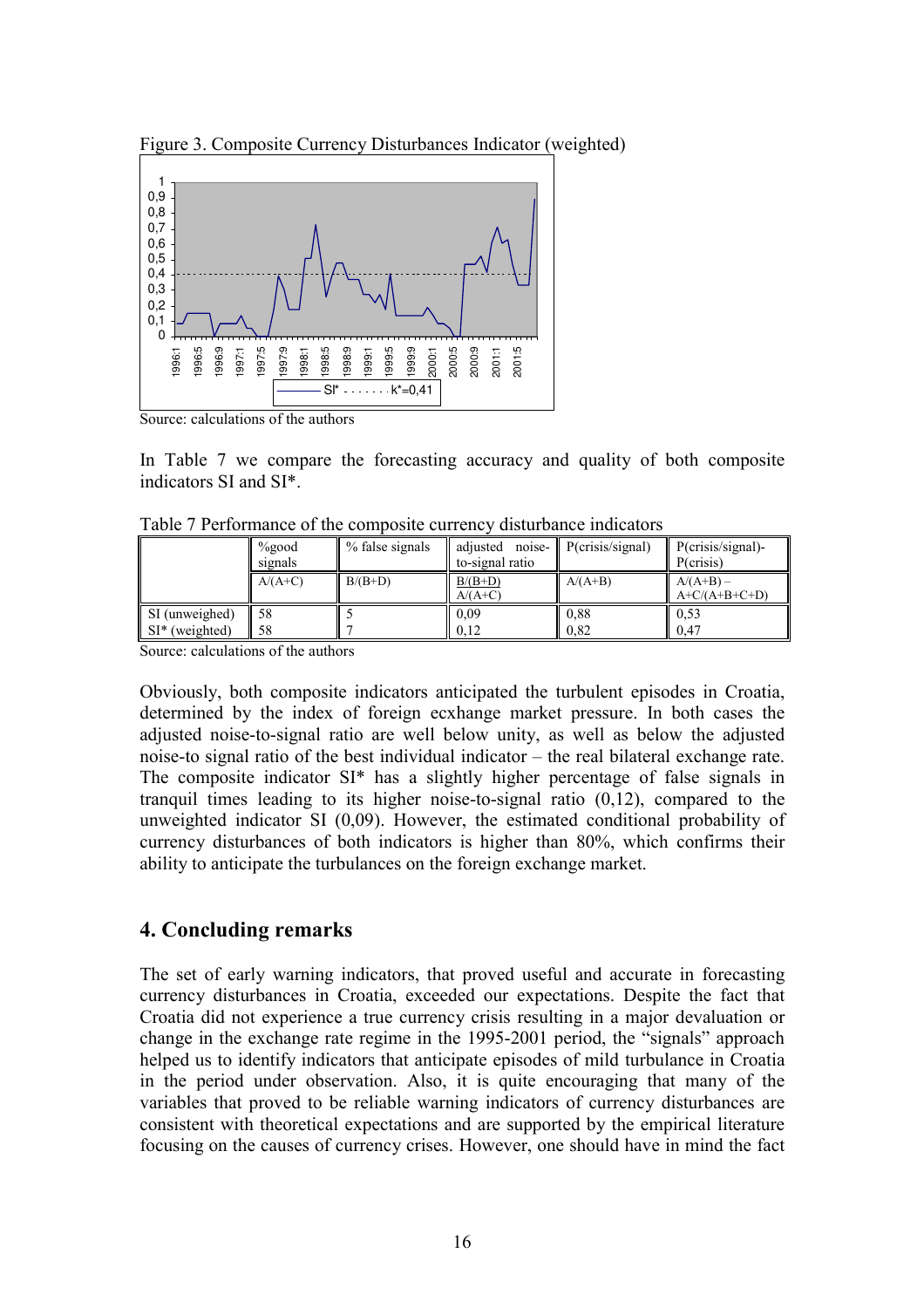that there were too few disturbances during that period to formulate a stable early warning system.

The first currency disturbance happened at the beginning of 1999 after the peak of the banking crisis (1998/99). The CNB eased the depreciation pressures through foreign exchange interventions. Worsened liquidity of the banking and real sector limited the banks' ability to control their own liquidity, so they had no power to launch a coordinated speculative attack. Furthermore, the fact that the sale of domestic securities to foreigners was not yet liberalized and that the governement financed itself largely in the international markets helped Croatia avoid a full-blown crisis. The second currency disturbance in August of 2001 came only after the CNB started a domestic financial liberalization by lowering the reserve ratio, and after it liberalized the foreign exchange regulations by allowing businesses to manage their foreign exchange balances starting from June 2001. Soon the yield on treasury and CNB bills dropped below European benchmarks and banks started to switch their foreign currency positions, building up foreign exchange assets. Those factors brought about depreciationary pressures that the CNB managed to quash through foreign exchange interventions with much more difficulty than ever before.

Apart from the real bilateral exchange rate, both disturbances were detected early enough by: a ratio of net usable international reserves to total liquid assets (M4), a ratio of bank reserves held at the CNB to total bank assets and the budget deficit. We included in the system the following series that signalled the 1998/99 currency and banking crisis, and came close to their tresholds before August 2001: CNB credits to banks, foreign liabilities of the monetary institutions and the growth of credits to domestic sectors. We completed the system by including the two variables that reflect the impact of monetary and fiscal policy actions on the vulnerability of the foreign exchange market: M1 multiplier and claims on the government. Composite indicators reveal to us that the pressure on the domestic currency was higer in August 2001.

This paper represents the beginning of a serious empirical task whose final goal is to build an effective and reliable early warning system for currency distrurbances in Croatia. The first step has been made to use a very new method, so the group of indicators analyzed here can be seen as a basis for further research. We saw that the domestic financial and very modest capital account liberalization in Croatia in 2001 brought about turbulences on the country's foreign exchange market, which were overcome with serious difficulties. The Stabilization and Accession Agreement Croatia signed with the EU obliges it to pursue further liberalization of its capital account. The ultimate goal is to find the most efficient warning information that may allow policymakers enough maneuvering space to avoid or at least minimize negative consequences of any future currency crisis in Croatia.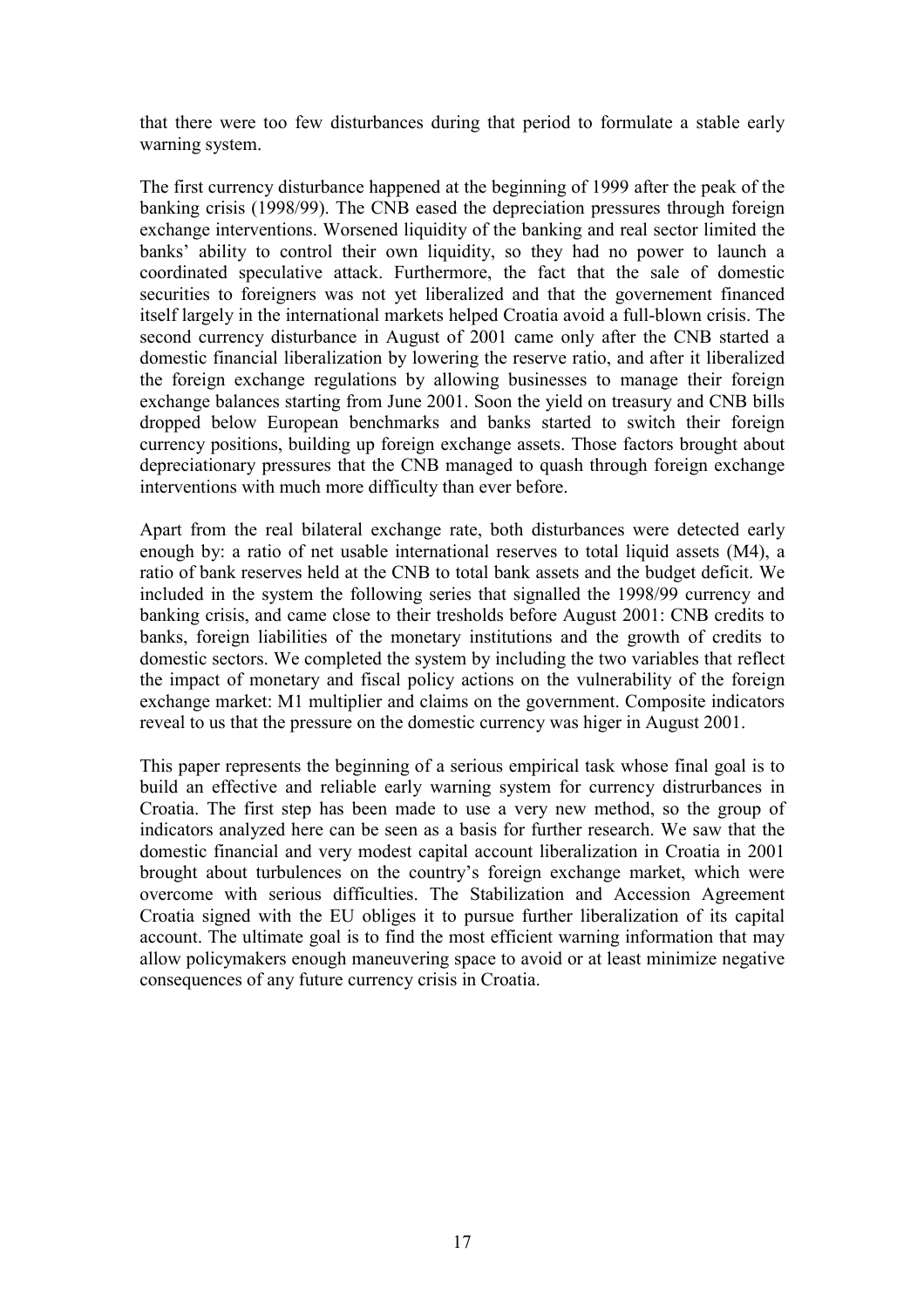### **5. References**

Ahec-äonje, A., (2000), "Ekonomska prognostika u Hrvatskoj: CROLEI indeks (Economic forecast in Croatia: CROLEI index)", *Ekonomski pregled*, **51(5-6)**, 579-605.

Allen, F. and D. Gale, (2000), "Financial Contagion", *Journal of Political Economy*, **108(1**), 1-33.

Anuöić, Zoran, éeljko Rohatinski and Velimir äonje, eds.: *Road to low inflation: Croatia 1993–1994*, Government of Croatia, Zagreb, 1995.

Aziz, J., F. Caramazza and R. Salgado, (2000), "Currency crises: in search of common elements", *IMF Working Paper,* **00/67**, Washington: International Monetary Fund.

Babić, A., (1998), "Stopping Hyperinflation in Croatia 1993-1994", *Zagreb Journal of Economics*, **2(2)**, 71-114.

Baig, T. and Goldfajn, I., (1998.), "Financial Market Contagion in the Asian Crisis", *IMF Working Paper*, **98/155**, Washington: International Monetary Fund.

Blanco, H. and P. Garber, (1986), "Recurrent Devaluation and Speculative Attacks on the Mexican Peso", *Journal of Political Economy*, **94(1)**, 148-166.

Blejer, M. I., (1998), "The Economics of Currency Crises: Models, Indicators and Policy Responses", *Zagreb Journal of Economics*, **2(2)**, 55-70.

Bruggemann, A. and T. Linne, (1999), "How Good are Leading Indicators for Currency and Banking Crises in Central and Eastern Europe? An Empirical Test, *IWH Discussion Paper,* **95**, Institut fur Wirtschaftsforschung Halle, (LINK documents).

Calvo, G., (1995), "Varieties of Capital-Market Crises", *Center for International Studies Working Paper,* **15**, College Park: University of Maryland.

Caramazza, F., L. Ricci and R. Salgado, (2000), "Trade and Financial Contagion in Currency Crises", *IMF Working Paper,* **00/55**, Washington: International Monetary Fund.

Chang, R. and A. Velasco, (1998), "Financial Fragility and the Exchange Rate Regime", *NBER Working Paper,* **6469**, Cambridge, Mass.: National Bureau of Economic Research.

Corsetti, G., P. Pesenti and N. Roubini, (1998a), "Paper Tigers? A Model of the Asian Crisis", *NBER Working Paper,* **6783**, Cambridge, Mass.: National Bureau of Economic Research.

Corsetti, G., P. Pesenti and N. Roubini, (1998b), "What Caused the Asian Currency and Financial Crisis? Part II: The Policy Debate", *NBER Working Paper,* **6834**, Cambridge, Mass.: National Bureau of Economic Research

Cumby, R. and S. Wijnbergen, (1989), "Financial Policy and Speculative Runs with a Crawling Peg: Argentina 1979-81", *Journal of International Economics*, **27**, 111-127.

Demirguc-Knut, A. and E. Detragiache, (1998), "Financial Liberalization and Financial Fragility", *IMF Working Paper*, **98/83**, Washington, D.C.: International Monetary Fund.

Diaz-Alejandro, C., (1985), "Good-bye Financial Repression, Hello Financial Crash", *Journal of Development Economics*, **19**, 1-24.

Dooley, M., (2000), "A Model of Crises in Emerging Markets", *Economic Journal*, **110**, 256-272.

Dornbusch, R., (1987), "Collapsing Exchange Rate Regimes", *Journal of Development Economics*, **27**, 71-83.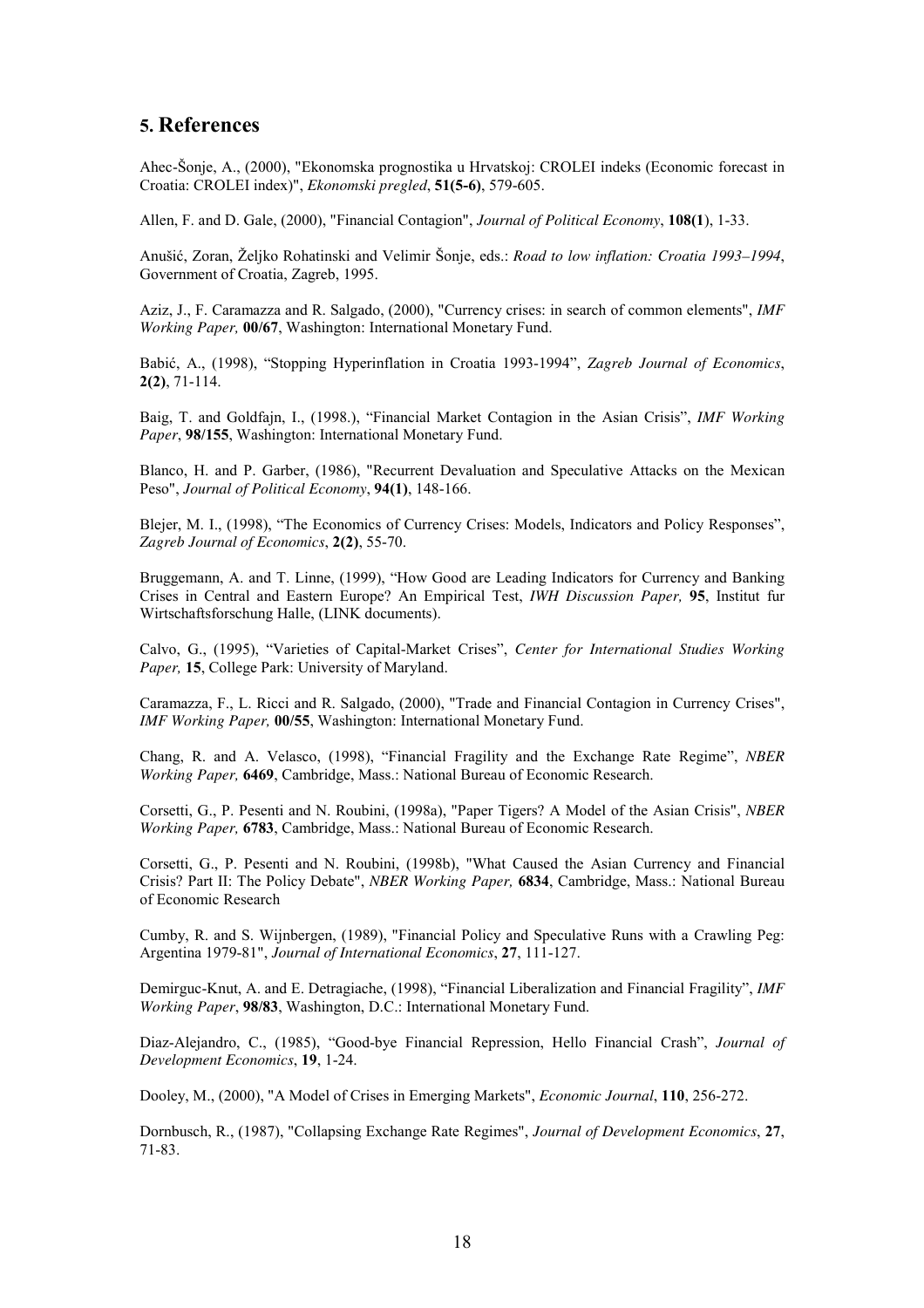Dornbusch, R., I. Goldfajn and R. Valdes, (1995), "Currency Crises and Collapses", *Brookings Papers on Economic Activity*, **2**, 219-295.

Edin, P. A. and A. Vredin, (1993), "Devaluation Risk in Target Zones: Evidence from the Nordic Countries", *Economic Journal*, **103**, 161-175.

Edison, Hali J., (2000), "Do Indicators of Financial Crises Work? An Evaluation of An Early Warning System", *International Finance Discussion Paper*, **675**, Washington, D.C.: Board of Governors of the Federal Reserve.

Edwards, S., (1989), *Real Exchange Rates, Devaluation, and Adjustment: Exchange Rate Policy in Developing Countries*, Cambridge, Mass: MIT Press.

Eichengreen, B. and A. Rose, (1998), "Staying Afloat When the Wind Shifts External Factors and Emerging-Market Banking Crises" *NBER Working Paper,* **6370**, Cambridge, Mass.: National Bureau of Economic Research.

Eichengreen, B., A. Rose and C. Wyplosz, (1995), " Exchange Market Mayhem: The Antecedents and Aftermath of Speculative Attacks", *Economic Policy*, **21** (October), 249-312.

Eichengreen, B., A. Rose and C. Wyplosz, (1996), "Contagious Currency Crises", *NBER Working Paper,* **5681,** Cambridge, Mass.: National Bureau of Economic Research.

Flood, R. and P. Garber, (1984), "Collapsing Exchange-Rate Regimes: Some Linear Examples", *Journal of International Economics*, **17**, 1-13.

Flood, R. P. and N. P. Marion, (1998), "Perspectives on the Recent Currency Crises Literature", *NBER Working Paper*, **6380,** Cambridge, Mass.: National Bureau of Economic Research.

Frankel, J. and A. Rose, (1996), "Currency Crashes in Emerging Markets: An Empirical Treatment", *International Finance Discussion Paper*, **534**, Washington, D.C.: Board of Governors of the Federal Reserve.

Gerlach, S. and F. Smets, (1994), "Contagious Speculative Attacks", *CEPR Discussion Paper*, **1055**, London: Center for Economic Policy Research.

Girton, L. and D. Roper, (1977), "A Monetary Model of Exchange Market Pressure Applied to Postwar Canadian Experience", *American Economic Review*, **76(2)**, 537-548.

Glick, R. and M. Hutchison, (2000), " Banking and Currency Crises: How Common Are Twins?", *HKI Working Paper,* **1/2000**, Hong Kong: Institute for Monetary Research.

Goldberg, L., (1993), "Predicting Exchange Rate Crises: Mexico Revisited", *Journal of International Economics*, **36**, 413-430.

Goldfajn, I. and R. Valdes, (1995), *Balance-of-Payments Crises and Capital Flows: the Role of Liquidity*, Cambridge, Mass: MIT Press.

Goldstein, M., G. L. Kaminsky and C. M. Reinhart, (2000), *Assessing Financial Vulnerability: An Early Warning System for Emerging Markets*, Institute for International Economics, Washington D.C.

Gruben, W.C. and R. McComb, (1997), "Liberalization, Privatization, and Crash: Mexico's Banking System in the 1990s", *Federal Reserve Bank of Dallas Economic Review*, 1<sup>st</sup> Quarter, 21-30.

Hawkins, J. and M. Klau, (2000), "Measuring Potential Vulnerabilities in Emerging Market Economies", *BIS Working Paper*, **91**, Basel: Bank for International Settlements.

Irwin, G., and D. Vines, (1999), "A Krugman-Dooley-Sachs Third Generation Model of Asian Financial Crisisî, *CEPR Discussion Paper*, **2149,** London: Center for Economic Policy Research.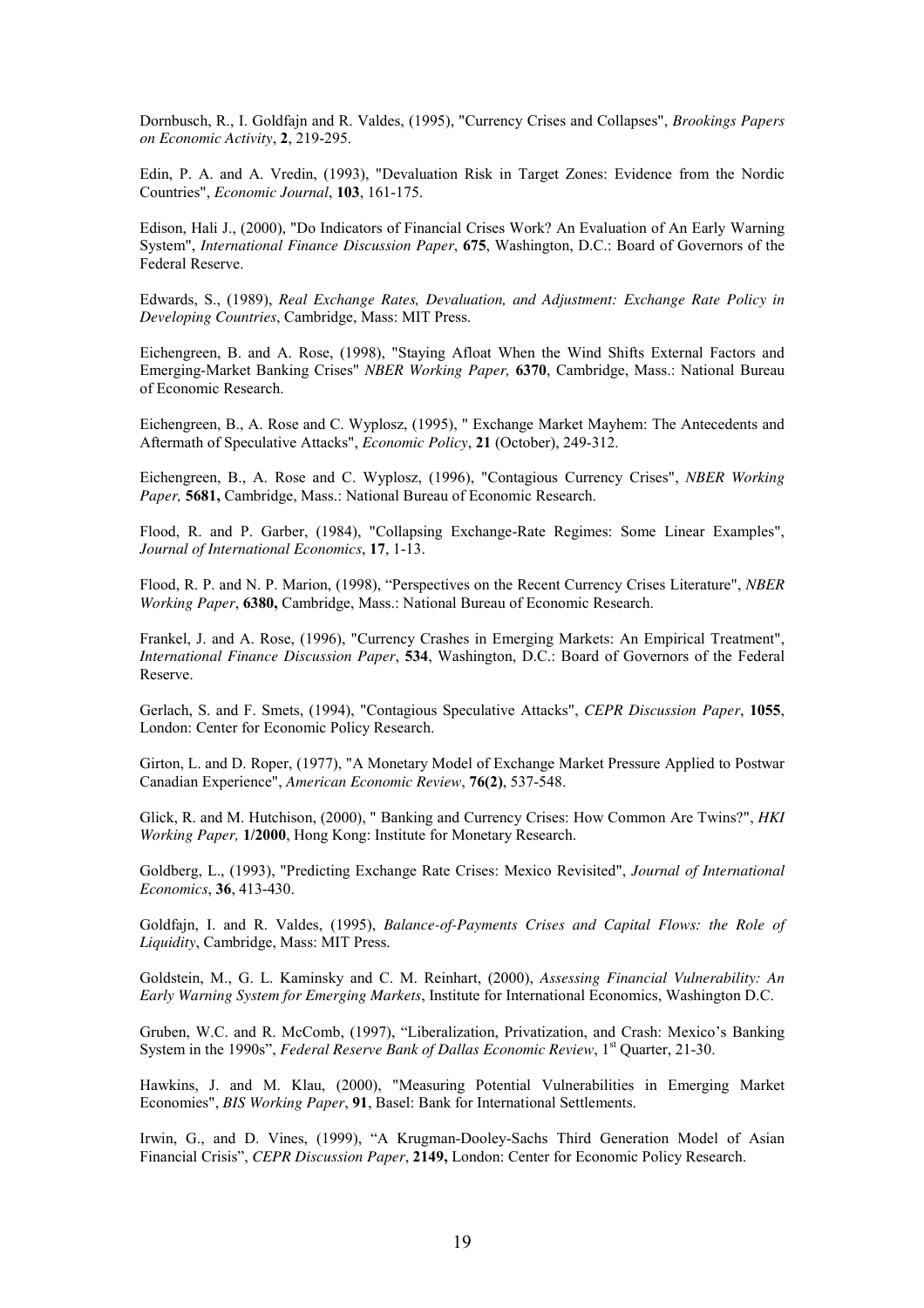Jeanne, O., (2000), "Currency Crises: A Perspective on Recent Theoretical Developments", *Special Papers in International Economics*, **20**, Princeton: Princeton University.

Kamin, S. B., (1988), "Devaluation, External Balance and Macroeconomic Performance: A Look at the Numbers", *Studies in International Finance*, **62**, Princeton: Princeton University.

Kaminsky, G., (1998), "Currency and Banking Crises: The Early Warnings of Distress", *International Finance Discussion Paper*, **629**, Washington D.C.: Board of Governors of the Federal Reserve.

Kaminsky, G., S. Lizondo and C. Reinhart, (1997), "Leading Indicators of Currency Crises**",** *Policy Research Working Paper*, **1852**, Washington D.C.: The World Bank.

Kaminsky, G. and C. Reinhart, (1996), *Banking and Balance-of-Payment Crises: Models and Evidence*, Washington D.C.: Board of Governors of the Federal Reserve.

Kaminsky, G. and C. Reinhart, (1999), "The Twin Crises: The Causes of Banking and Balance-of-Payments Problems", *American Economic Review*, **89(3)**, 473-500.

Kindleberger, C., (1996), *Manias, Panics, and Crashes: A History of Financial Crises*, New York: John Wiley&Sons, Inc. (Third Edition).

Klein, M.W. and N. Marion, (1994), "Explaining the Duration of Exchange Rate Pegs", *NBER Working Paper,* **4651**, Cambridge, Mass.: National Bureau of Economic Research.

Kruger, M., Osakwe, P.N. and J. Page, (1998), "Fundamentals, Contagion and Currency Crises: An Empirical Analysisî, *Bank of Canada Working Paper*, **98-10**, Bank of Canada, 98-110.

Krugman, P., (1979), "A Model of Balance of Payments Crises" Journal of Money, Credit and *Banking*, **11(3),** 311-325.

Krugman, P., (1998), "What Happened to Asia?", http://web.mit.edu/krugman/www/DISINTER.html

Krugman, P., (1999), "Alas, Brazil", http://web.mit.edu/krugman/www/brazil.html

Masson, P., (1998), "Contagion, Monsoonal Effects, Spillovers and Jumps Between Multiple Equilibria", *IMF Working Paper*, **98/142**, Washington: International Monetary Fund.

McKinnon, R. and H. Pill, (1996), "Credible Liberalisations and International Capital Flows. The Overborrowing Syndrome", in T. Ito and A. Krueger, (ed.), *Financial Regulation and Integration in East Asia*, Chicago: University of Chicago Press.

Miller, V., (1998), "The Double Drain with a Cross-Border Twist: More on the Relationship Between Banking and Currency Crises", *AEA Papers and Proceedings*, **88(2)**, 439-443.

Nierhaus, W., (2000), "Currency Crises Indicators - The Signal Approach", mimeo, IFO Institute for Economic Research,  $(25<sup>th</sup> CIRET$  Conference documents).

Obstfeld, M., (1984), "Balance-of-Payments Crises and Devaluation", *Journal of Money, Credit, and Banking*, **16**, 208-217.

Obstfeld, M., (1986), "Rational and Self-Fulfilling Balance of Payments Crises", *American Economic Review*, **76 (1)**, 72-81.

Obstfeld, M., (1994), "The Logic of Currency Crises", *NBER Working Paper,* **4640**, Cambridge, Mass.: National Bureau of Economic Research.

Obstfeld, M., (1996), "Models of Currency Crises With Self-Fulfilling Features", *European Economic Review*, **40**, 1037-1047.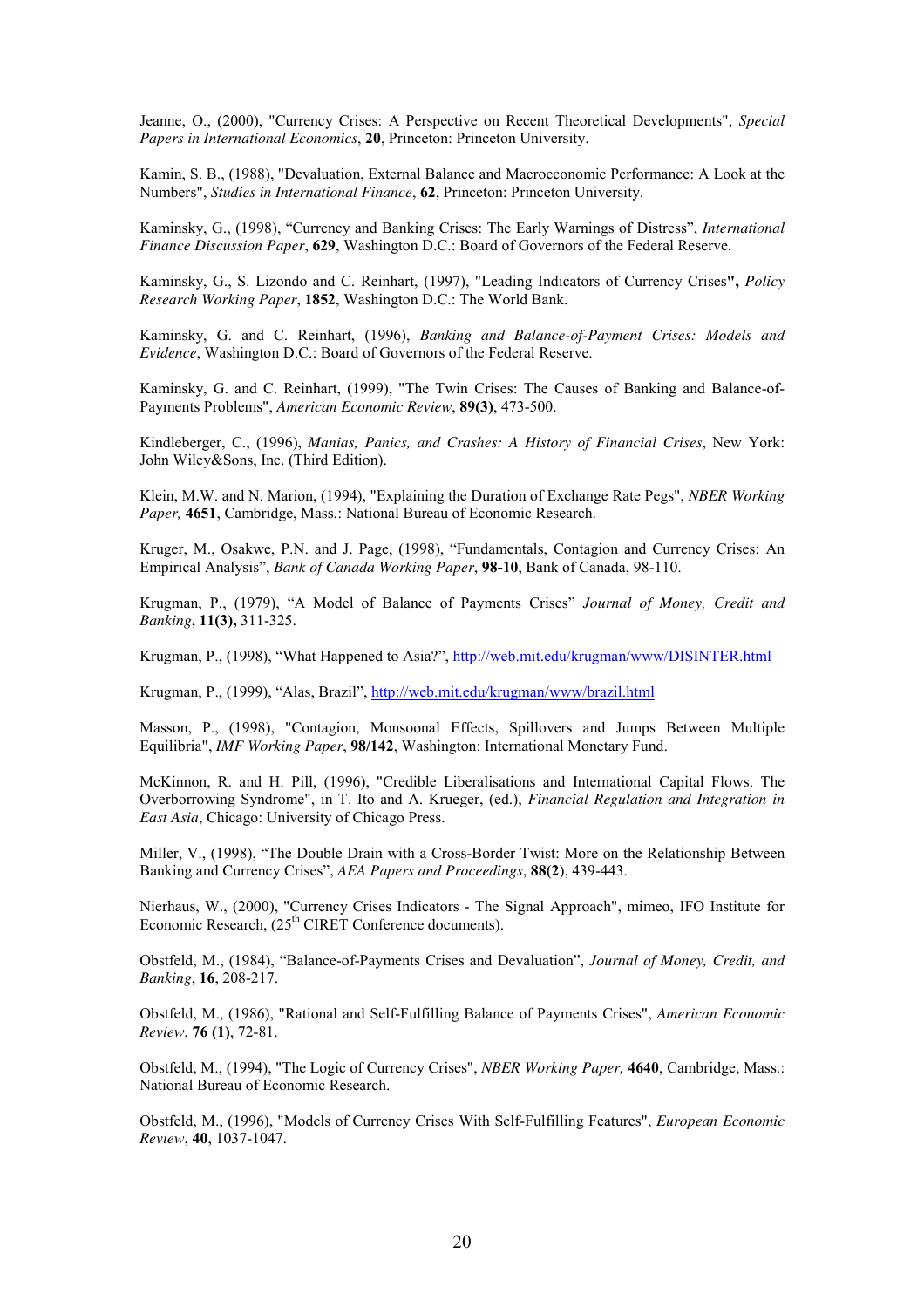Ötker, I. and C. Pazarbasioglu, (1994), "Exchange Market Pressures and Speculative Capital Flows in Selected European Countries" *IMF Working Paper*, **94/21**, Washington: International Monetary Fund.

Ötker, I. and C. Pazarbasioglu, (1995), "Speculative Attacks and Currency Crises: The Mexican Experience", *IMF Working Paper*, **95/112**, Washington: International Monetary Fund.

Ozkan, F. G. and A. Sutherland, (1995), "Policy Measures to Avoid a Currency Crisis", *Economic Journal*, **105**, 510-519.

Razin, A. and G. M. Milesi-Ferretti, (1997), "Sharp Reductions in Current Account Deficits: An Empirical Analysisî, *NBER Working Paper*, **6310**, Cambridge, Mass.: National Bureau of Economic Research.

Sachs, J., A. Tornell and A. Velasco, (1996), "Financial Crises in Emerging Markets: The Lessons From 1995", *Brookings Papers on Economic Activity*, **1**, 147-215.

Salant, S. and D. Henderson, (1978), "Market Anticipation of Government Policy and the Price of Gold", *Journal of Political Economy*, **86**, 627-648.

Velasco, A., (1987), "Financial Crises and Balance of Payments Crises: A Simple Model of the Southern Cone Experienceî, *Journal of Development Economics*, **27**, 263-283.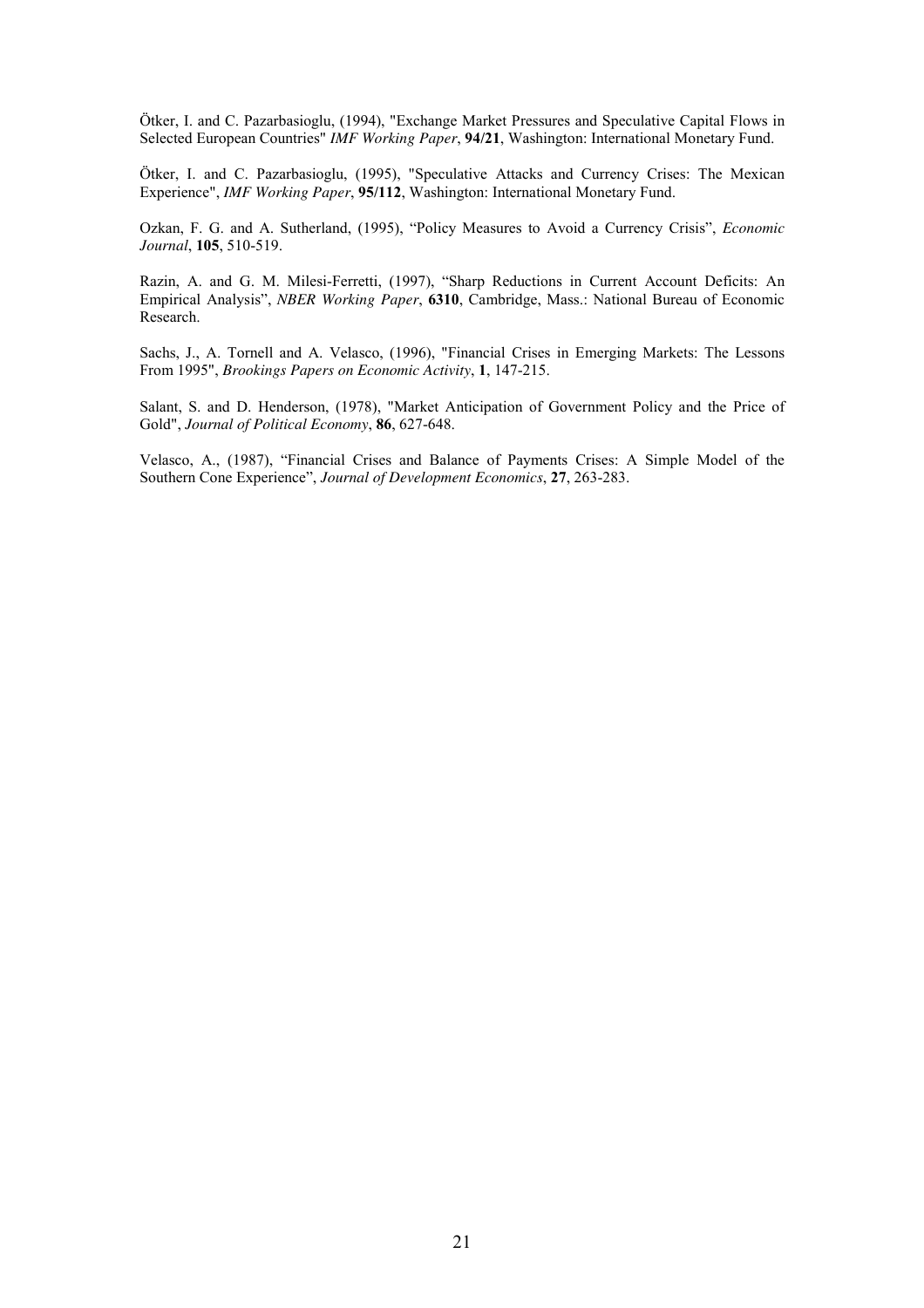# **Appendix**

| Table 1. Croatian macroeconomic indicators                                 | 1991                             | 1992    | 1993    | 1994    | 1995      | 1996                   | 1997      | 1998      | 1999                                                 | 2000             |
|----------------------------------------------------------------------------|----------------------------------|---------|---------|---------|-----------|------------------------|-----------|-----------|------------------------------------------------------|------------------|
| <b>REAL SECTOR</b>                                                         |                                  |         |         |         |           |                        |           |           |                                                      |                  |
| GDP, constant (1990) prices,<br>mil. kuna                                  | 221,4                            | 195,5   | 179,8   | 190,3   | 203,3     | 215,5                  | 229,5     | 235,3     | 234,6                                                | 243,1            |
| GDP, current prices, mil.                                                  | 441,2                            | 2706,6  | 39003,2 | 87441,2 |           |                        |           |           | 98382,0 107980,6 123812,0 137604,0 142700,0 157511,0 |                  |
| kuna<br>Consumption, private, curr.                                        |                                  |         |         | 46574,9 | 60476,1   | 63299,4                | 77028,0   | 81067,0   | 81545,0                                              | 90025,0          |
| prices, mil. kuna<br>Investment, current prices,                           |                                  |         |         | 15191,3 | 17313,5   | 23749,2                | 29936,0   | 32066,0   | 32956,0                                              | 33091,0          |
| mil. kuna<br>Government cons., current<br>prices, mil. kuna                |                                  |         |         | 25737,8 | 30455,7   | 30619,1                | 32183,0   | 36642,0   | 39637,0                                              | 41702,0          |
| Exports, current prices, mil.<br>kuna                                      | $\overline{\phantom{a}}$         |         |         | 40086,3 | 40606,2   | 45016,6                | 50873,0   | 54547,0   | 57902,0                                              | 70892,0          |
| Imports, current prices, mil.<br>kuna                                      |                                  |         |         | 40149,2 | 50469,5   | 55429,0                | 70351,0   | 67700,0   | 69731,0                                              | 79745,0          |
| CPI base index (1995=100)                                                  | 0.7                              | 7,6     | 93,2    | 95,6    | 100,0     | 103,5                  | 108,8     | 114,6     | 117,4                                                | 127,1            |
| CPI chain index                                                            |                                  | 1019,6  | 1225,1  | 102,5   | 104,6     | 103,5                  | 105,1     | 105,4     | 102,4                                                | 108,3            |
| Average monthly net wage,<br>end of period, kuna<br><b>MONETARY SECTOR</b> |                                  | 74,4    | 1073,2  | 1646,0  | 1883,0    | 2217,0                 | 2544,0    | 2935,0    | 3262,0                                               | 3499,0           |
| Monetary base, mil. kuna                                                   |                                  |         | 2248,9  | 4714,2  | 6744,1    | 8770,3                 | 10346,1   | 9954,2    | 10310,0                                              | 11717,3          |
| M1, millions of kuna                                                       |                                  |         | 3134,4  | 6642,6  | 8234,9    | 11368,9                | 13731,4   | 13531,4   | 13858,9                                              | 18030,3          |
| M4, millions of kuna                                                       |                                  |         | 10061,1 | 17679,9 | 24623,0   | 36701,1                | 50742,0   | 57340,3   | 56698,6                                              | 73321,4          |
| FC deposits, millions of kuna -                                            |                                  |         | 5412,3  | 8783,3  | 14099,4   | 21817,5                | 31278,1   | 37970,9   | 36966,0                                              | 46901,6          |
| Domestic credits, millions of -<br>kuna                                    |                                  |         | 39339,1 | 43280,5 | 47976,6   | 48464,9                | 56194,9   | 66923,1   | 65938.6                                              | 72080,3          |
| Total assets of banking<br>sector, mil. kuna                               |                                  |         | 47332,4 | 54620,3 | 62653,6   | 67482,7                | 85309,3   | 93326,4   |                                                      | 93251,5 109981,5 |
| Number of banks                                                            |                                  |         | 43      | 50      | 53        | 57                     | 60        | 60        | 53                                                   | 45               |
| Daily money market rate                                                    |                                  | 2182,3  | 86,9    | 17,8    | 27,2      | 10,4                   | 9,4       | 15,8      | 12,7                                                 | 4,5              |
| Average bank loan rate                                                     |                                  | 2332,9  | 59,0    | 12,4    | 22,3      | 18,5                   | 14,1      | 16,1      | 13,5                                                 | 10,5             |
| Average bank deposit rate                                                  |                                  | 434,5   | 27,4    | 5,0     | 6,1       | 4,2                    | 4,4       | 4,1       | 4,3                                                  | 3,4              |
| <b>FISCAL SECTOR</b>                                                       |                                  |         |         |         |           |                        |           |           |                                                      |                  |
| Consolidated government<br>revenue, mil. kuna                              |                                  |         |         | 36882,3 | 43283,1   | 48396,6                | 53345,3   | 65110,7   | 67541,0                                              | 66735,0          |
| Consolidated govern.<br>expenditure, mil. kuna                             |                                  |         |         | 35469,3 | 44166,1   | 48874,0                | 54931,9   | 64228,6   | 70343,0                                              | 74432,3          |
| Consolidated government<br>balance, mil. kuna                              |                                  |         |         | 1413,0  | $-883,0$  | $-477,4$               | $-1586.7$ | 882,1     | $-2802,1$                                            | $-7697,3$        |
| Internal government debt,<br>mil. kuna                                     |                                  |         | 22865,2 | 18674,1 | 17741,2   | 17263,0                | 15538,4   | 15047,8   | 16754,6                                              | 21344.7          |
| External government debt,<br>mil. kuna                                     |                                  |         | 833,4   | 754,2   |           | 1279,6 13477,8 18314,9 |           | 21049,7   | 29962,5                                              | 38275,9          |
| Total government debt, mil.<br>kuna                                        |                                  |         | 23698,6 | 19428,3 | 19020,8   | 30740,9                | 33853.3   | 36097,5   | 46717,1                                              | 59620,6          |
| <b>EXTERNAL SECTOR</b>                                                     |                                  |         |         |         |           |                        |           |           |                                                      |                  |
| Current account balance,<br>millions of dollars                            | $\overline{\phantom{a}}$         |         | 623,0   | 853,4   | $-1441.5$ | $-1091,3$              | $-2325,1$ | $-1530,6$ | $-1390,4$                                            | $-354,7$         |
| International reserves CNB,<br>mil. dollars                                | $\overline{\phantom{a}}$         | 166,8   | 616,2   | 1405,0  | 1895,2    | 2314,0                 | 2539,0    | 2815,6    | 3025,0                                               | 3524,8           |
| External debt, millions of<br>dollars                                      | $\overline{a}$<br>$\blacksquare$ |         | 2637,8  | 3019,8  | 3809,1    | 5307,6                 | 7451,6    | 9588,2    | 9872,3                                               | 10840,1          |
| NEER index (1995=100)                                                      | 0,9                              | 5,4     | 65,7    | 109,8   | 100,0     | 102,2                  | 108,1     | 110,9     | 121,2                                                | 131,1            |
| REER index (1995=100)                                                      | 88,1                             | 155,5   | 129,1   | 107,3   | 99,9      | 102,0                  | 106,9     | 105,6     | 112,7                                                | 118,8            |
| HRK/USD exchange rate,                                                     | $\overline{\phantom{a}}$         | 0,2643  | 3,5774  | 5,9961  | 5,2300    | 5,4338                 | 6,1571    | 6,3623    | 7,1124                                               | 8,2753           |
| period average<br>HRK/DEM exchange rate,<br>period average                 | $\qquad \qquad \blacksquare$     | 0,1710  | 2,1492  | 3,6920  | 3,6493    | 3,6141                 | 3,5560    | 3,6193    | 3,8754                                               | 3,9038           |
| Memo:                                                                      |                                  |         |         |         |           |                        |           |           |                                                      |                  |
| GDP, current prices, mil.                                                  | $\qquad \qquad \blacksquare$     | 10241,0 | 10902,6 | 14583,0 | 18811,2   | 19872,0                | 20109,0   | 21628,0   | 20063,4                                              | 19033,8          |
| dollars<br>Average monthly net wage,<br>end of period, USD                 |                                  | 281,6   | 300,0   | 274,5   | 360,0     | 408,0                  | 413,2     | 461,3     | 458,6                                                | 422,8            |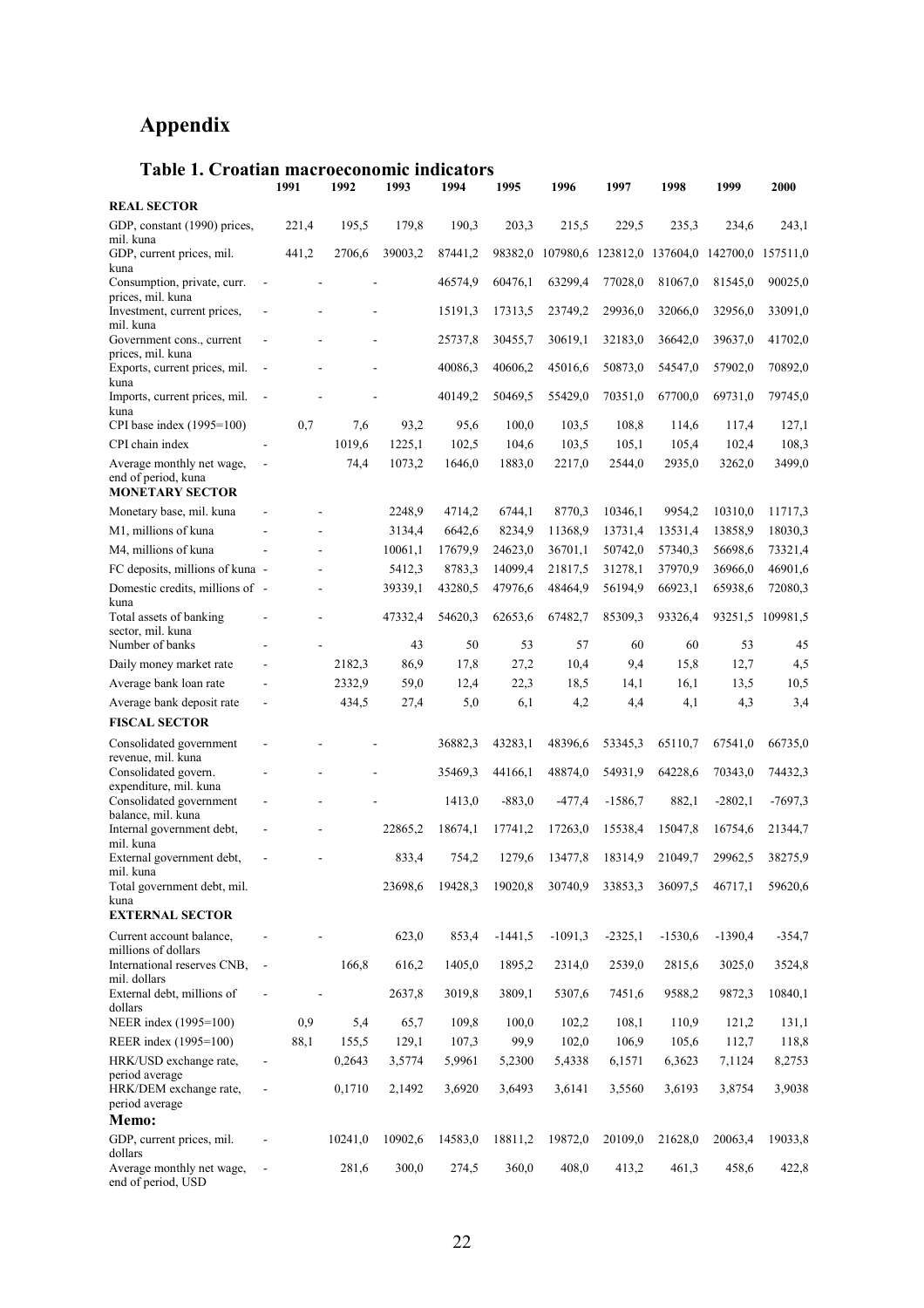| Total government debt, mil.<br>dollars |   | 6624.5 | 3240.1 | 3636,9  | 5657.3   | 5498.3   | 5673,6  | 6568.4   | 7204,6  |
|----------------------------------------|---|--------|--------|---------|----------|----------|---------|----------|---------|
| Private consumption/GDP                |   |        | 53,3%  | 61.5%   | 58,6%    | 62,2%    | 58,9%   | 57,1%    | 57,2%   |
| Investment/GDP                         |   |        | 17,4%  | 17,6%   | 22,0%    | 24,2%    | 23,3%   | 23,1%    | 21,0%   |
| Government<br>consumption/GDP          |   |        | 29,4%  | 31,0%   | 28,4%    | 26,0%    | 26,6%   | 27,8%    | 26,5%   |
| Consolidated<br>gov.consumption/GDP    |   |        | 40,6%  | 44,9%   | 45,3%    | 44,4%    | 46,7%   | 49,3%    | 47,3%   |
| Openness (EX+IMP/GDP)                  |   |        | 91,8%  | 92,6%   | 93,0%    | 97,9%    | 88,8%   | 89,4%    | 95,6%   |
| Financial development<br>(M4/GDP)      | ٠ | 25,8%  | 20,2%  | 25,0%   | 34,0%    | 41,0%    | 41,7%   | 39,7%    | 46,6%   |
| Curr.account/GDP                       |   | 5,7%   | 5.9%   | $-7,7%$ | $-5.5\%$ | $-11,6%$ | $-7.1%$ | $-6.9\%$ | $-1.9%$ |
| Int.reserves/months of<br>imports      |   |        | 251,8% | 235,7%  | 272,2%   | 266,7%   | 317.5%  | 370,3%   | 438,9%  |
| Ext.debt/GDP                           |   | 24,2%  | 20,7%  | 20,2%   | 26,7%    | 37,1%    | 44,3%   | 49,2%    | 57,0%   |
| Ext.debt/Exports                       |   |        | 45,2%  | 49,1%   | 64,1%    | 90,2%    | 111,8%  | 121,3%   | 126,5%  |
| Pub.ext.debt/Ext.debt                  |   | 8,8%   | 4.2%   | 6,4%    | 46,7%    | 39.9%    | 34,5%   | 42,7%    | 42,7%   |

Source: Croatian national bank, Croatian Statistical Office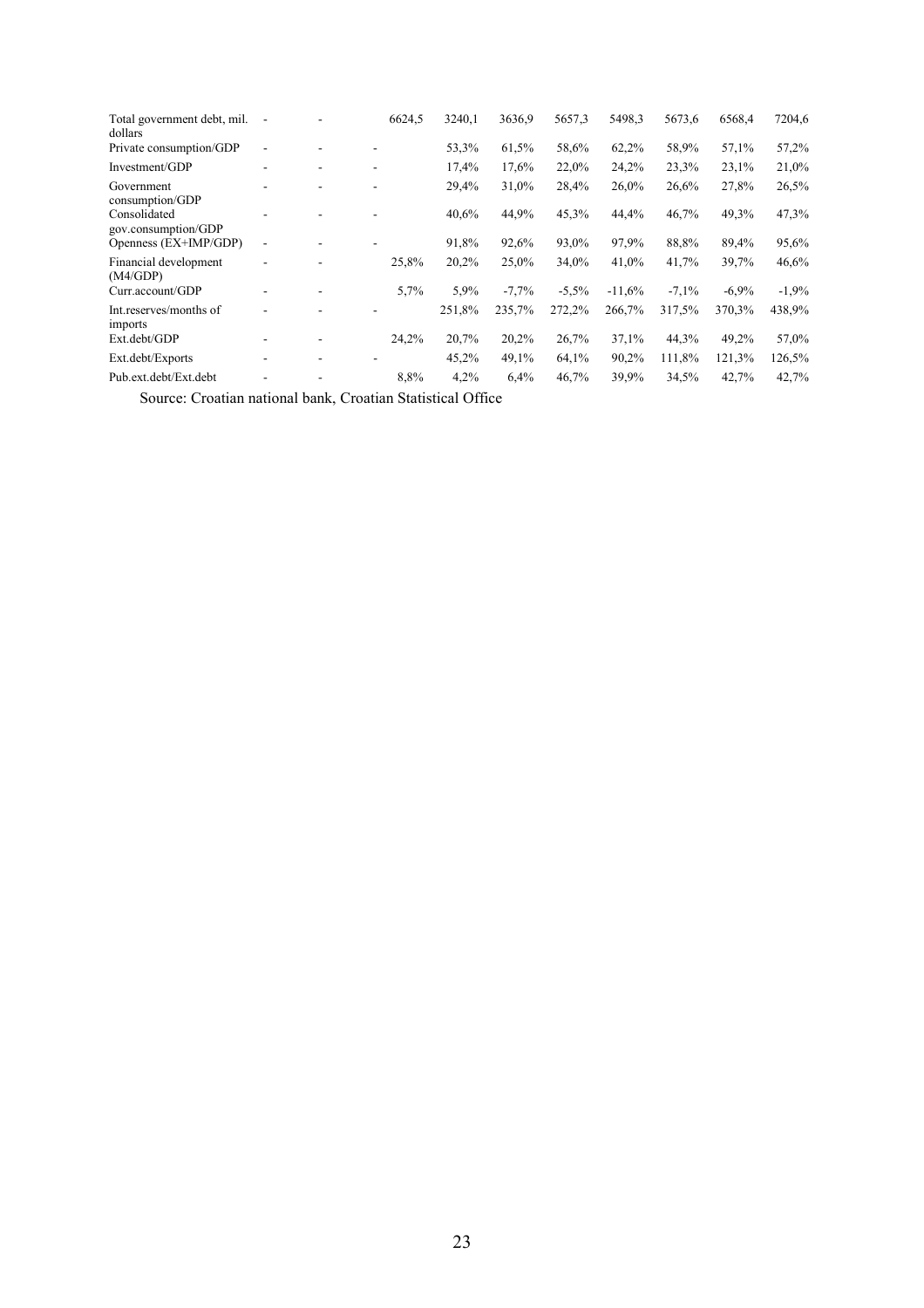### **Data Description**

Sources:

*Bulletin* Croatian National Bank (CNB); *Monthly Statistical Report*, Central Bureau of Statistics, Croatia; *Monthly Statistical Review*, Ministry of Finance, Croatia.

### **The indicators are expressed as annual growth rates, with the exception of exchange rates, interest rates, budget deficit as a share of GDP, the ratio of CNB foreign assets to broad money, the ratio of net usable international reserves to broad money, capital account balance and capital inflow.**

- 1. **The real effective exchange rate**  $-$  is a weighted geometric average of the index of bilateral exchange rates of the kuna against a basket of currencies (euro, US dollar, Swiss franc, British pound and Slovenian tolar) corrected for the relevant relative price indices (the ratio of price indices in partner countries and domestic prices), deflator is retail price index (CNB Table H10)
- 2. **The real bilateral exchange rate HRK/EUR** is nominal bilateral exchange rate HRK/EUR (midpoint exchange rate of the CNB, end of period) multiplied by HICP inflation in Euro-zone and divided by CPI inflation in Croatia, (CNB Table H9)
- 3. **International reserves, total**, US\$ (CNB Table H6)
- 4. **Net usable international reserves (NUIR)** in US\$ NUIR = international reserves foreign liabilities  $- f/c$  denominated CNB bills  $-$  reserve requirement in  $f/c$  (Source: CNB)
- 5. **NUIR/broad money (M4)** broad money comprises money (M1), savings and time deposits, foreign currency deposits as well as bonds and money market instruments (CNB Table B1)
- 6. **CNB foreign assets/broad money (M4)** foreign assets of CNB include monetary gold, holdings of special drawing rights, foreign cash in vaults, reserve position in the IMF, current account balances with foreign banks, time deposits with foreign banks, foreign currency security investments and other claims (CNB Table C1)
- 7. **M4 multiplier** M4/M0, M0 is base (reserve) money (CNB Table A1)
- 8. **M1** multiplier  $(M1/M0)$ , (CNB Table A1)
- 9. **Money supply (M1),** (CNB Table A1)
- 10. **Base money** (M0), (CNB Table A1)
- 11. **Domestic credit/output** the index of kuna and foreign currency loans granted by domestic money banks to domestic sectors (1995=100); the measure for output is and index of industrial production (1995=100), (CNB Table D5; CBS)
- 12. **Domestic credit** kuna and foreign currency loans granted by DMB's to domestic sectors (CNB Table D5)
- 13. **Bank deposits** (calculated as broad money minus currency in circulation) (CNB Table A1, C1)
- 14. **Ratio of DMBís reserves with CNB to total DMBís assets** (CNB Table D1)
- 15. **Ratio of DMBís claims on central government and funds (net) to total DMBís claims** (CNB Table D1)
- 16. **Monetary institutions' claims on central government and funds (net)**, (CNB Table B1)
- 17. **CNB claims on DMBs** (CNB Table C1)
- 18. **Foreign liabilities of monetary institutions** (CNB and DMBs'), (CNB Tables C1 and D1)
- 19. **Growth of industrial production** the index of total industrial production (1995=100), (CBS)
- 20. **Export growth**, (CBS)
- 21. **Import growth** (CBS)
- 22. **Trade balance**  $-$  is defined as the logarithm of exports divided by imports (CBS)
- 23. **Budget deficit as a share of GDP** monthly nominal GDP was interpolated from quarterly data (CBS, Ministry of finance)
- 24. **Budget deficit (less capital revenues) as a share of GDP**, (CBS, Ministry of finance)
- 25. **Real money market interest rate** nominal money market interest rate (in % on annual basis) minus the annual rate of change of retail prices (CNB Table G1; CBS)
- 26. Lending/deposit interest rates ratio nominal interest rates on kuna loans and deposits not indexed to foreign exchange (CNB Table G1 and G2)
- 27. **Current account balance** in USD, quarterly (CNB, Table H1)
- 28. **Capital inflow** in USD, quarterly (CNB Table H5)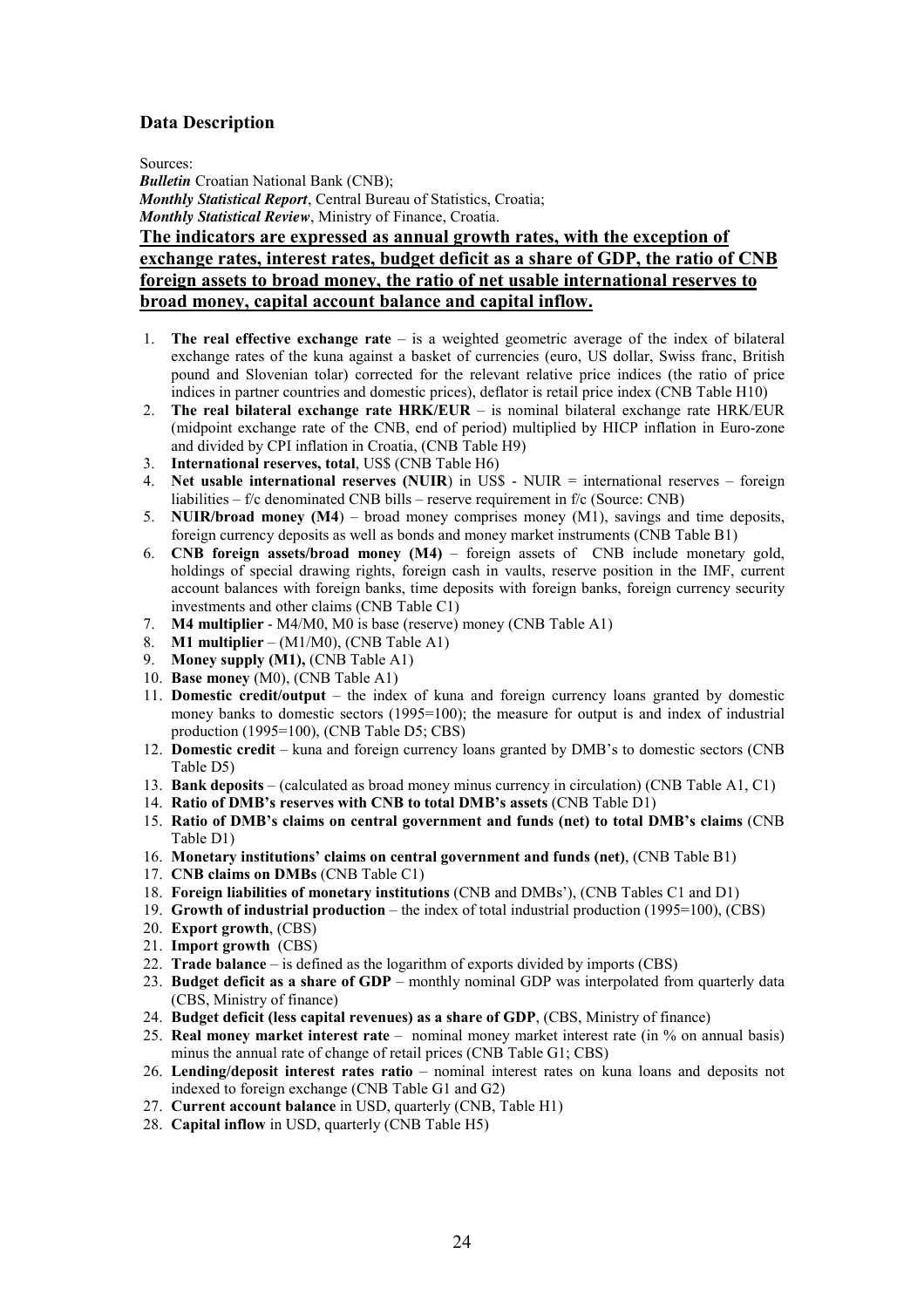